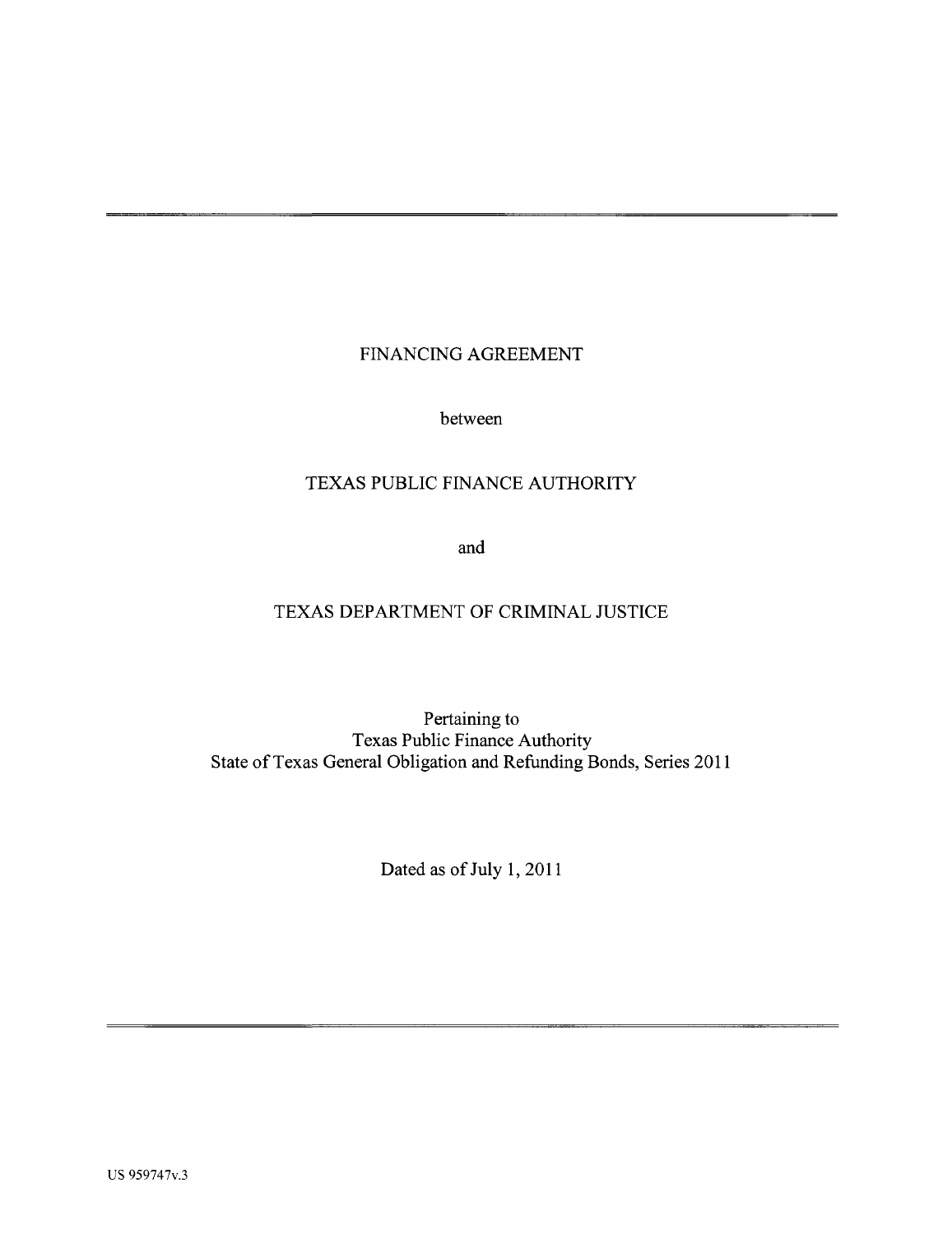# **TABLE OF CONTENTS**

#### ARTICLE I

## DEFINITIONS AND OTHER PRELIMINARY MATTERS

# ARTICLE II

# GENERAL REPRESENTATIONS AND WARRANTIES

| Section 2.01 |                                                     |
|--------------|-----------------------------------------------------|
| Section 2.02 | General Representations and Warranties of Qualified |
|              |                                                     |

#### ARTICLE III

#### THE PROJECT

| Section 3.01 |  |
|--------------|--|
| Section 3.02 |  |
| Section 3.03 |  |
| Section 3.04 |  |
| Section 3.05 |  |
| Section 3.06 |  |
| Section 3.07 |  |
| Section 3.08 |  |
| Section 3.09 |  |
| Section 3.10 |  |
| Section 3.11 |  |
| Section 3.12 |  |
|              |  |

# ARTICLE IV

#### THE BONDS

| Section 4.01 |  |
|--------------|--|
| Section 4.02 |  |
| Section 4.03 |  |
| Section 4.04 |  |
| Section 4.05 |  |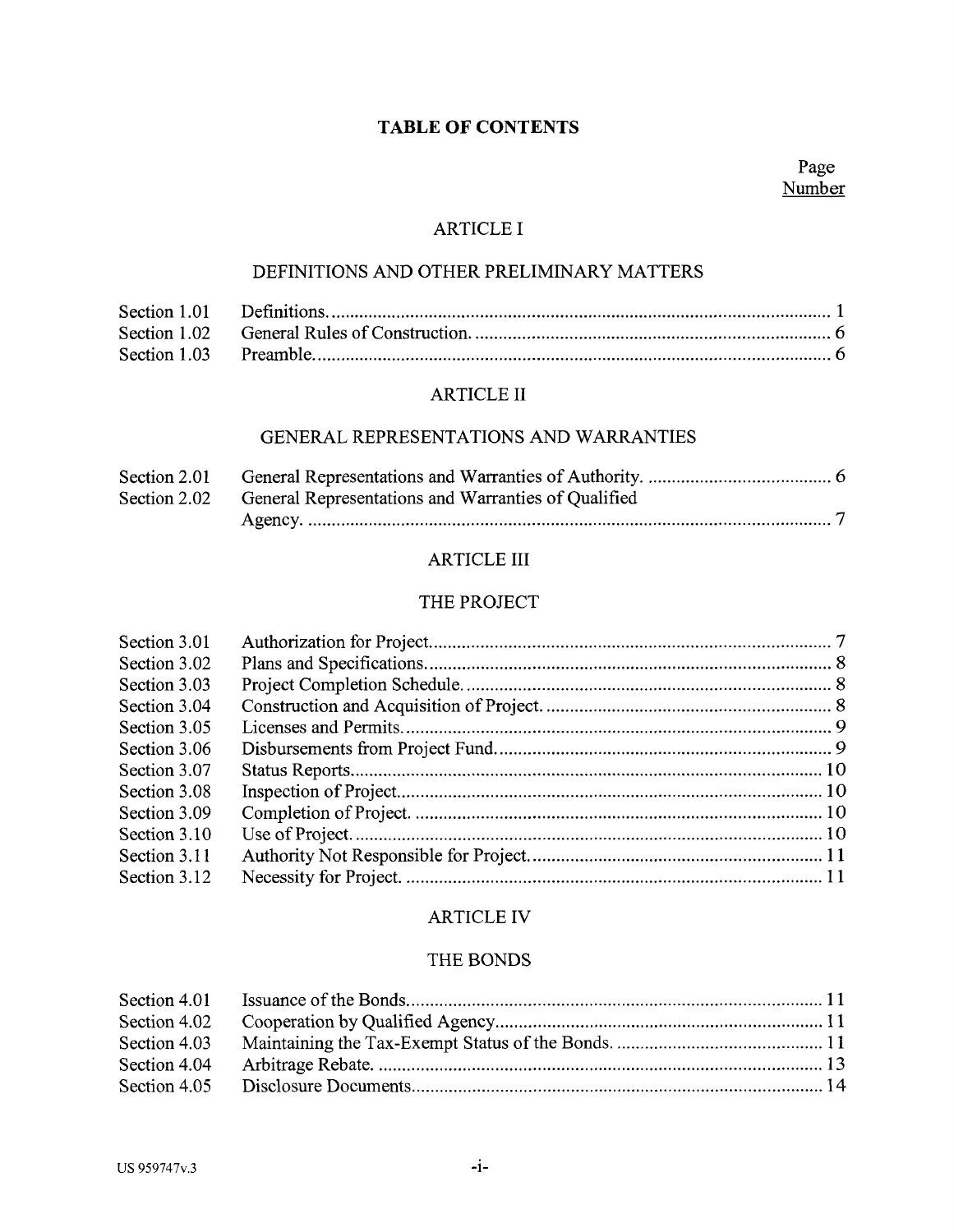# **ARTICLE V**

# PARTICULAR AGREEMENTS

| Section 5.01 |  |
|--------------|--|
| Section 5.02 |  |
| Section 5.03 |  |
| Section 5.04 |  |
| Section 5.05 |  |
| Section 5.06 |  |

# ARTICLE VI

# MISCELLANEOUS PROVISIONS

| Section 6.02 |  |
|--------------|--|
| Section 6.03 |  |
| Section 6.04 |  |
| Section 6.05 |  |
| Section 6.06 |  |
| Section 6.07 |  |
| Section 6.08 |  |
|              |  |

| Description of the Project               |
|------------------------------------------|
| Project Completion Schedule              |
| Governmental Project Approvals           |
| Form of Disbursement Certificate         |
| Monthly Status Report Information        |
| Form of Project Completion Certificate   |
| Form of Project Substitution Certificate |
|                                          |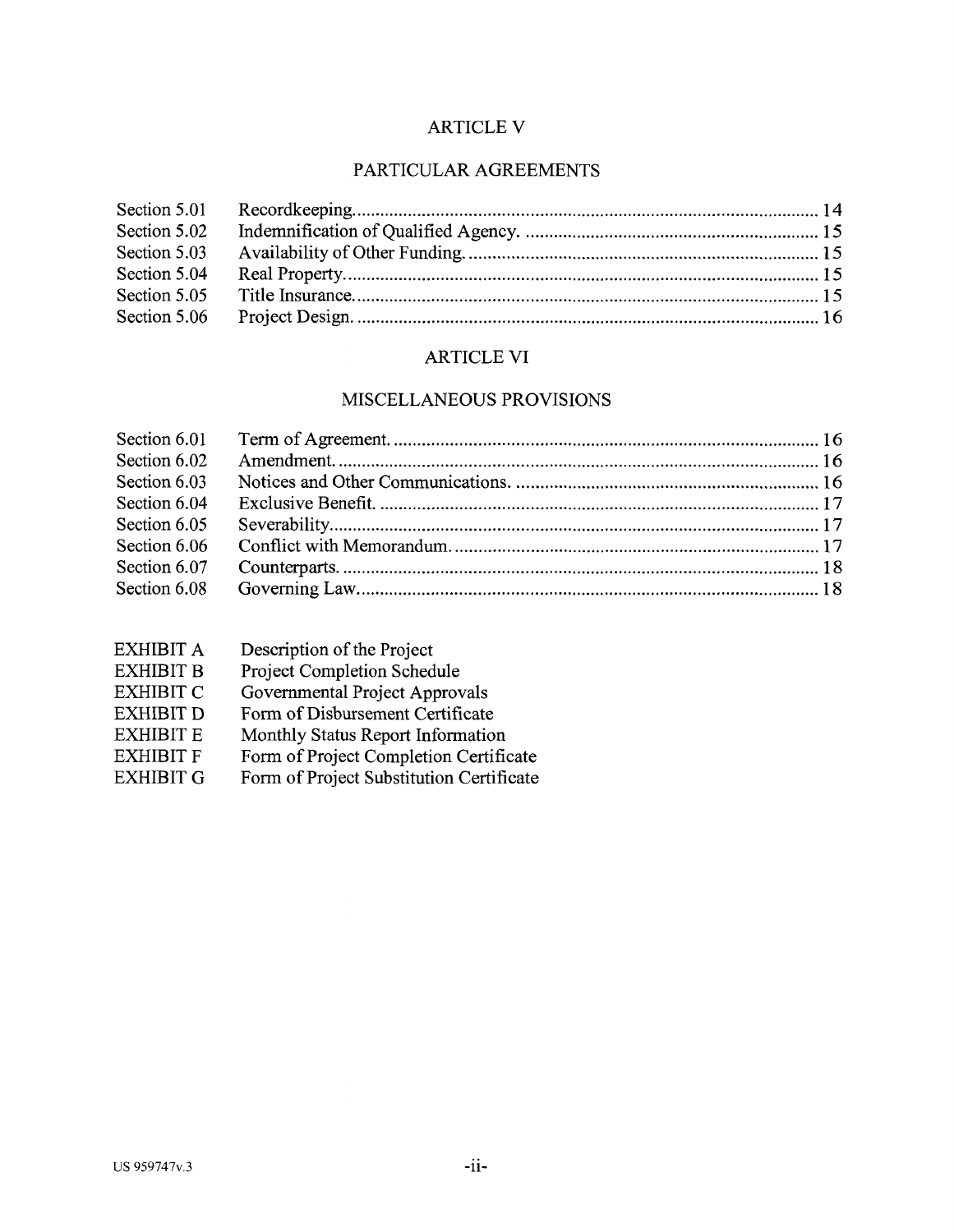#### **FINANCING AGREEMENT**

FINANCING AGREEMENT, dated as of July 1, 2011, between the TEXAS PUBLIC FINANCE AUTHORITY (the "Authority") and the TEXAS DEPARTMENT OF CRIMINAL JUSTICE (the "Qualified Agency") to provide for the financing of certain projects related to the Texas Public Finance Authority State of Texas General Obligation and Refunding Bonds, Series 2011 (the "Bonds") issued pursuant to a resolution adopted by the Board of Directors of the Authority on July 7, 2011 (the "Resolution");

#### **WITNESSETH:**

WHEREAS, the Authority is authorized to provide financing of certain projects (hereinafter defined) for certain agencies of the State of Texas through the issuance of the Bonds. Pursuant to certain provisions of the Texas Constitution and other statutory and regulatory authorities including, but not limited to, Article III, Section 50-g of the Texas Constitution, Chapters 1201, 1232, 1371 and 1401, Texas Government Code, and any regulations promulgated by the Authority thereunder (collectively, the "Authorizing Law");

WHEREAS, one or more projects of the Qualified Agency have been authorized in appropriations by the Legislature of the State of Texas;

WHEREAS, the parties desire to provide for the financing by the Authority of certain projects for the Qualified Agency;

NOW, THEREFORE, in consideration of the premises, the parties hereto agree as follows:

#### **ARTICLE I**

#### **DEFINITIONS AND OTHER PRELIMINARY MATTERS**

SECTION 1.01 Definitions.

Except as otherwise provided in this Financing Agreement, the capitalized terms in this Financing Agreement shall have the meanings specified in this section unless the context requires otherwise.

*Agency Act-* Chapter 493, Texas Government Code, as amended.

*Appropriation Act-* Senate Bill 1, an Act of the 81 st Legislature, Regular Session (2009), and any other act of the Legislature appropriating funds for the Project to the Qualified Agency.

*Authority* - the Texas Public Finance Authority or any successor thereto.

*Authority Regulations* - the regulations of the Authority in Part 10, Title 34, Texas Administrative Code.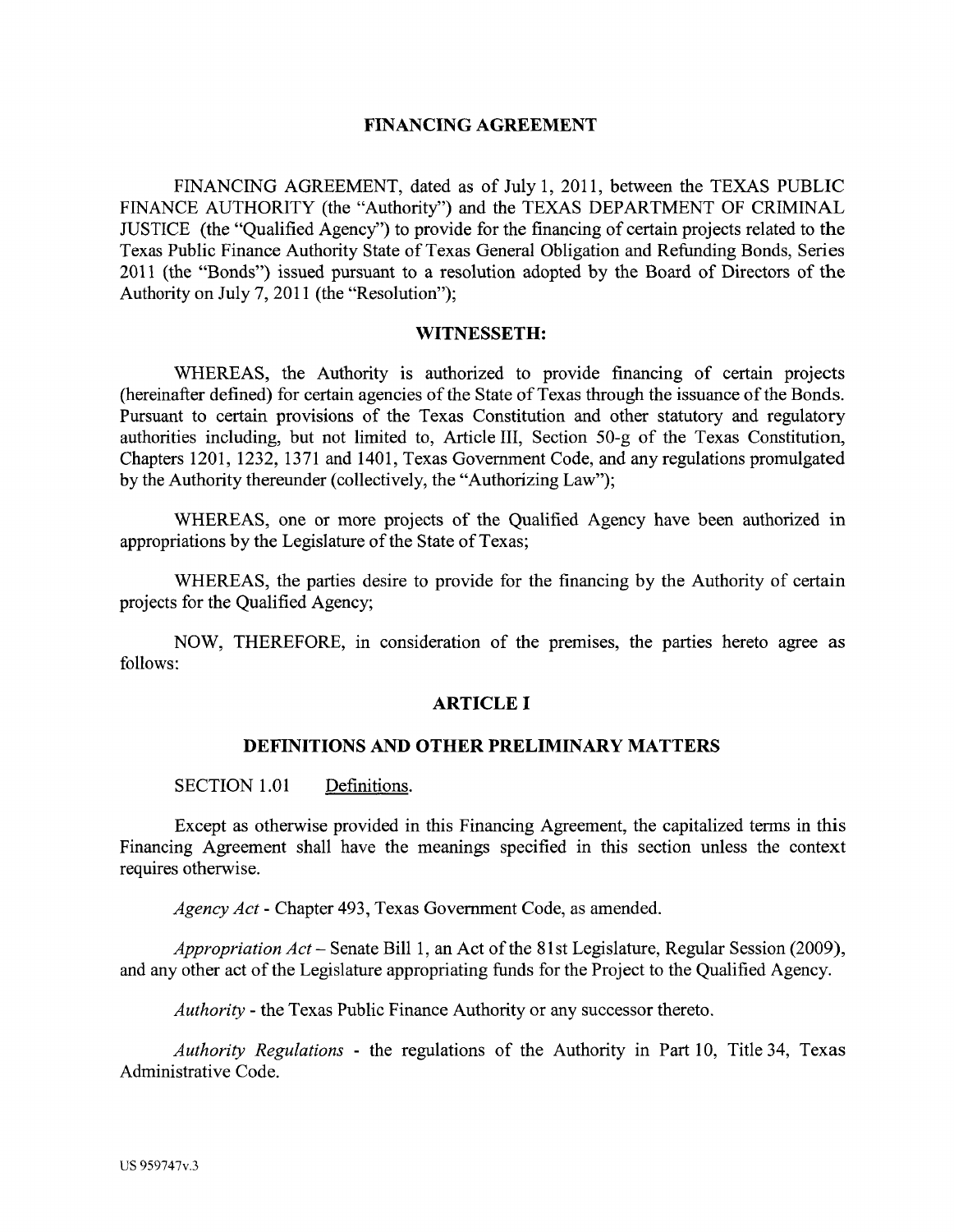*Authorized Agency Representative* - the chief administrative officer of the Qualified Agency or any member of the staff of the Qualified Agency designated by the chief administrative officer or by the governing body of the Qualified Agency as an authorized representative.

*Authorizing Law* - means the "Authorizing Law" as defined in the preamble of this Financing Agreement.

*Available Construction Proceeds* - means Proceeds other than Proceeds used to refund the obligations refunded by the Bonds (if any) and to pay issuance costs. For purposes of determining compliance with the spending requirements as of the end of each of the first three spending periods, available construction proceeds include the amount of future earnings that the Qualified Agency reasonably expected as of the issue date.

*Board* - the Board of Directors of the Authority.

*Bond Counsel* - any law firm or firms experienced in matters relating to the issuance of tax-exempt obligations, which firm or firms are engaged by the Authority to render services to the Authority as bond counsel.

*Bonds* - the *"Texas Public Finance Authority State of Texas General Obligation and Refunding Bonds, Series 2011"* authorized by the Resolution.

*Business Day* - any day on which the Comptroller is open for business and:

(1) while the Authority is the Paying Agent/Registrar, on which the Authority is open for business at its principal business office; or

(2) while a Person other than the Authority is the Paying Agent/Registrar, on which financial institutions in the city where the principal corporate trust office of the Paying Agent/Registrar is located are not authorized by law or executive order to close.

*Closing* - with respect to the Bonds, the concurrent delivery of such Bonds to, or upon the order of, the initial purchaser in exchange for payment therefor.

*Closing Date* - the date of the Closing.

*Code* - the Internal Revenue Code of 1986, as amended, by all legislation, if any, enacted on or before the date on which the Bonds are issued.

*Comptroller* - the Comptroller of Public Accounts of the State of Texas or any successor thereto, including the individual elected to serve as Comptroller of the State, the Deputy Comptroller or such other official designated by law to serve or act in the capacity of the Comptroller.

*Construction Expenditures* - means capital expenditures that are allocable to the cost of real property or constructed personal property. Except as provided below, construction expenditures do not include expenditures for acquisitions of interests in land or other existing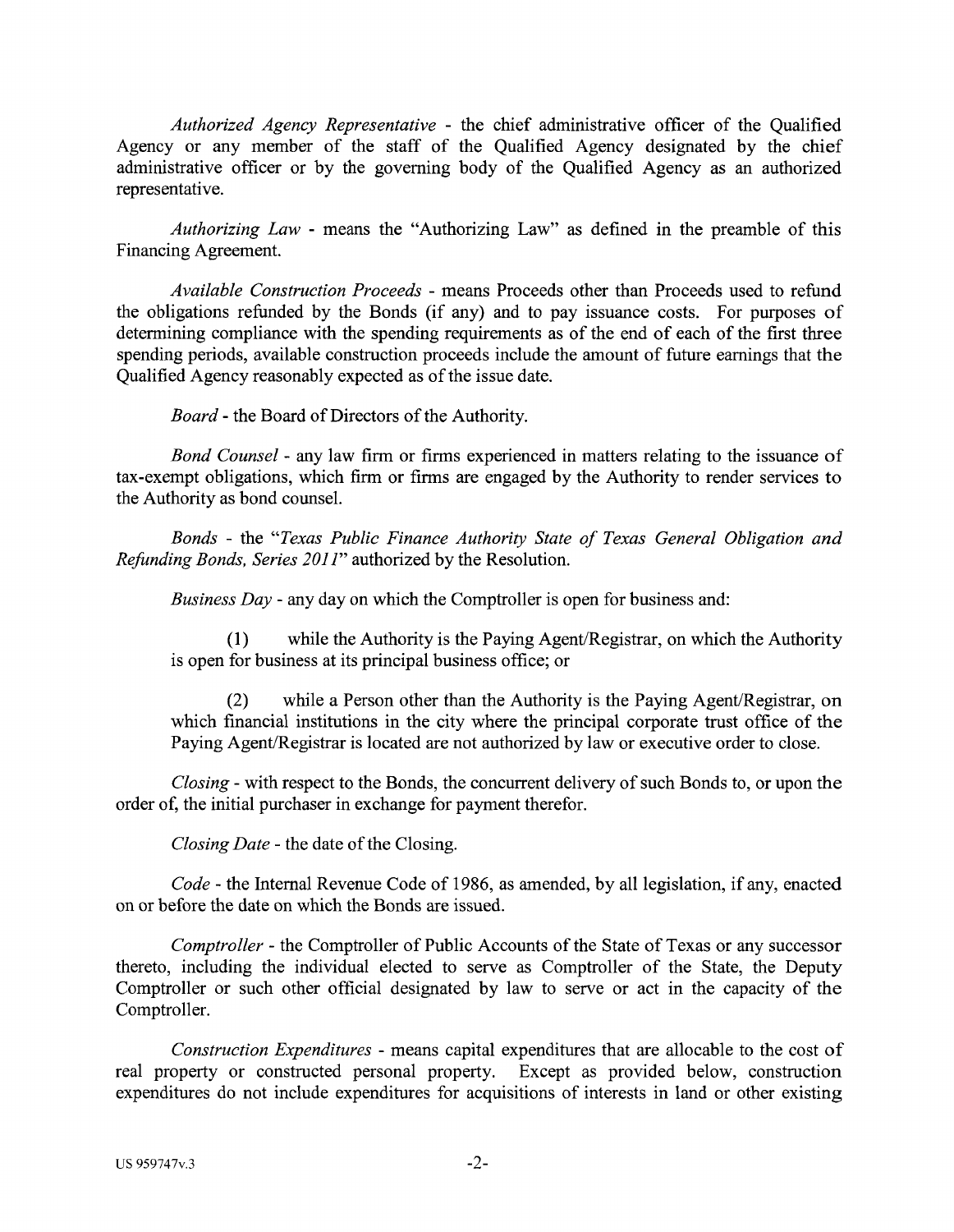real property. Expenditures are not for the acquisition of an interest in existing real property other than land if the contract between the seller and the Qualified Agency requires the seller to build or install the property (e.g., a turnkey contract), but only to the extent that the property has not been built or installed at the time the parties enter into the contract. Constructed personal property means tangible personal property (or, if acquired pursuant to a single acquisition contract, properties) or specially developed computer software if: (i) a substantial portion of the property or properties is completed more than 6 months after the earlier of the date construction or rehabilitation commenced and the date the Qualified Agency entered into an acquisition contract; (ii) based on the reasonable expectations of the Qualified Agency, if any, or representations of the person constructing the property, with the exercise of due diligence, completion of construction or rehabilitation (and delivery to the Qualified Agency) could not have occurred within that 6-month period; and (iii) if the Qualified Agency itself builds or rehabilitates the property, not more than 75 percent of the capitalizable cost is attributable to property acquired by the Qualified Agency (e.g., components, raw materials, and other supplies). Specially developed computer software means any programs or routines used to cause a computer to perform a desired task or set of tasks, and the documentation required to describe and maintain those programs, provided that the software is specially developed and is functionally related and subordinate to real property or other constructed personal property.

*Costs of Issuance* - the "costs of issuance," as provided in the Authorizing Law and defined in the Resolution, incurred in connection with the issuance of the Bonds.

*Disbursement Certificate* - a certificate of the Authorized Agency Representative for the disbursement of funds from the appropriate account of the Project Fund, in substantially the form of Exhibit D of this Financing Agreement.

*Disclosure Documents* - collectively, the Preliminary Official Statement, the Official Statement and any amendments thereto.

*Event of Taxability* - any act or omission that could adversely cause any amount payable with respect to any of the Bonds that is treated as interest under the Code not to be excludable under section 103(a) of the Code from the gross income of the owner of the Bond.

*Executive Director-* the executive director of the Authority, or any member of the staff of the Authority authorized by the Board to perform the duties of the executive director.

*Facility Contract-* any contract, entered into by the Qualified Agency after the effective date of this Financing Agreement, for the design, engineering, acquisition, construction, equipping, repair, or renovation of any facilities financed for the Qualified Agency in whole or part with proceeds of the Bonds.

*Financing Agreement* - this Financing Agreement, and any amendments hereto.

*Gross Proceeds* - means any Proceeds and any Replacement Proceeds.

*Interest and Sinking Fund-* the fund by that name created pursuant to Section 4.01 of the Resolution for the purpose of paying Bond Obligations.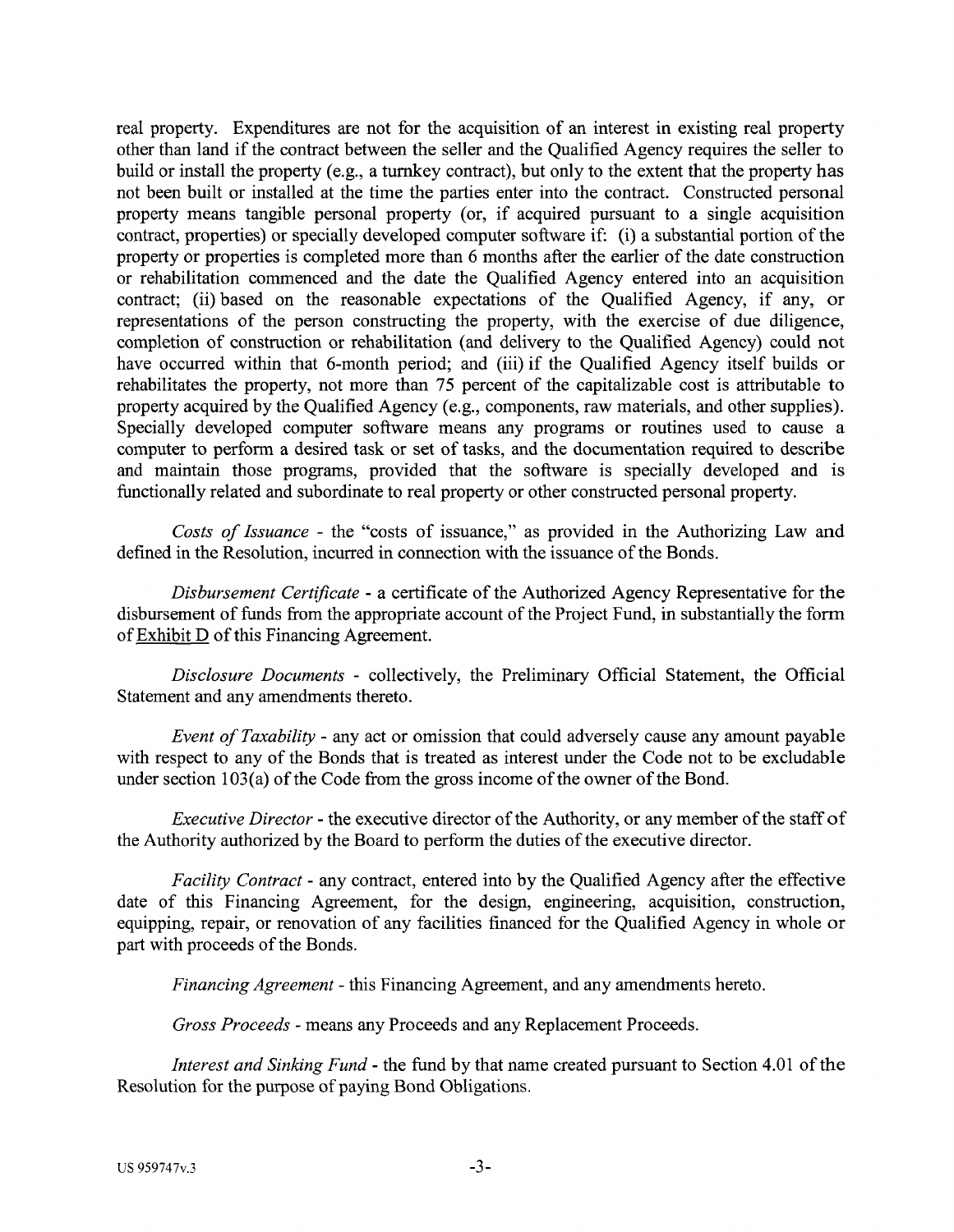*Interest Payment Date - each April 1 and October 1, commencing April 1, 2012, as the* dates on which interest on the Bonds shall be paid semiannually.

*Investment Proceeds* - means any amounts actually or constructively received from investing Proceeds.

*Legislative Budget Board* - the joint committee of the Legislature that develops recommendations for legislative appropriations for the state agencies.

*Legislature-* the Legislature of the State.

*Memorandum* - the Memorandum of Understanding, dated as of December 2, 2009, between the Authority and the Qualified Agency, and any amendments thereto.

*Official Statement* - the final official statement authorized by the Authority to be used in connection with the sale of the Bonds.

*Plans and Specifications* - the plans and specifications for the Project Component(s), as amended or supplemented.

*Preliminary Official Statement* - the preliminary official statement approved by the Board and distributed in connection with the offering for sale of the Bonds.

*Proceeds* - means any Sale Proceeds and Investment Proceeds of the Bonds that are attributable to financing the Project.

*Project-* collectively, the Project Components.

*Project Completion Amount* - the aggregate amount of the cost of all of the Project Components, as set forth in Exhibit A to this Financing Agreement.

*Project Completion Certificate* - a certificate of an Authorized Agency Representative delivered on behalf of the Qualified Agency, pursuant to this Financing Agreement, to the effect that the Project has been completed (or that no further Proceeds are required for the payment of Project Costs), in substantially the form set forth in Exhibit F to this Financing Agreement.

*Project Completion Date* - the date that the Project is completed, as certified in the Project Completion Certificate.

*Project Completion Schedule* - the schedule projecting the rate of expenditure of Proceeds of the Bonds for the payment of Project Costs which is set forth in Exhibit B to this Financing Agreement.

*Project Component* - each respective item (or part of an item) in the Appropriation Act that has been approved to be financed with Proceeds of the Bonds, as described in Exhibit  $\overline{A}$  to this Financing Agreement.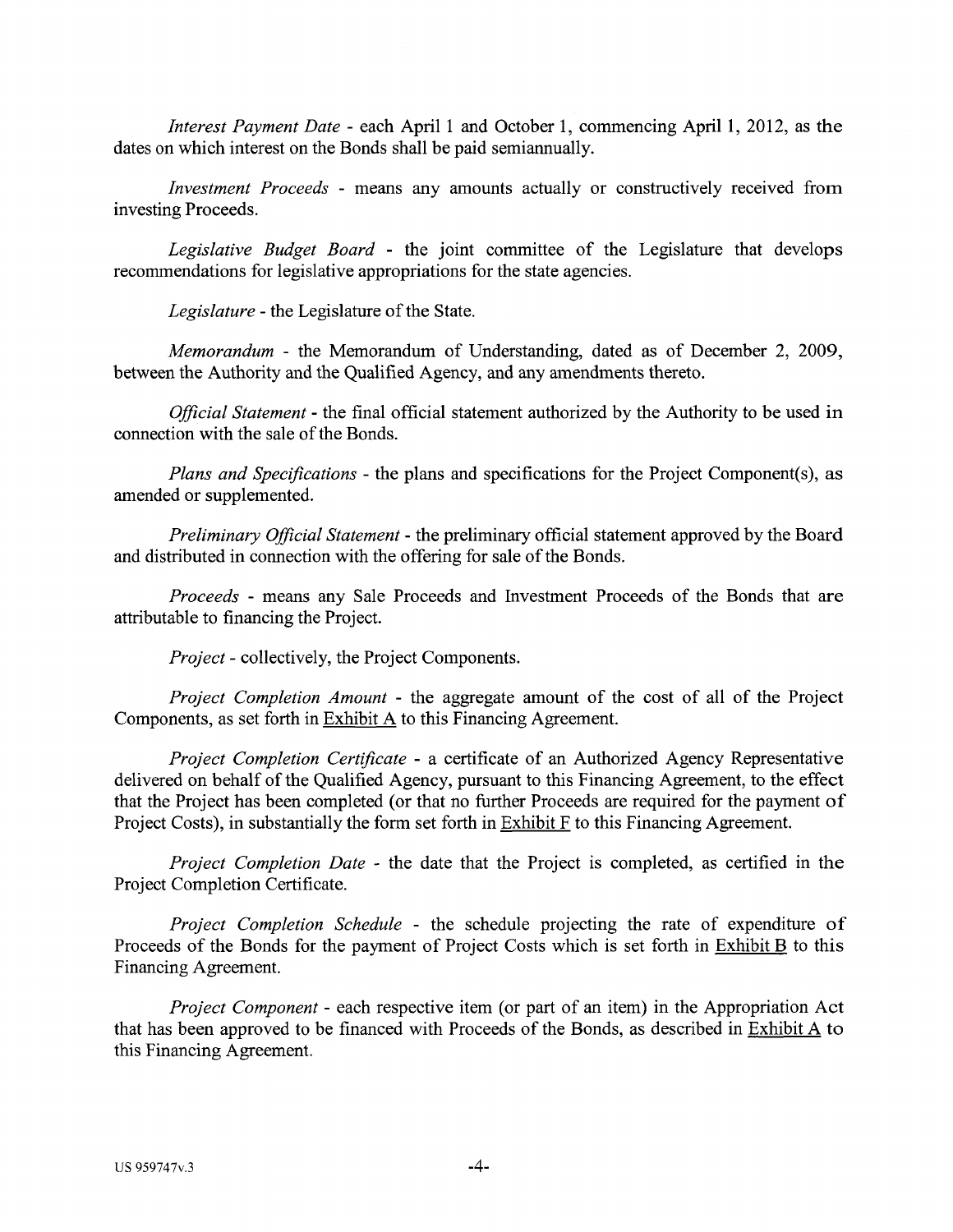*Project Costs* - any costs associated with the Project that are authorized under the Authorizing Law to be paid with Proceeds of the Bonds.

*Project Financing Documents* - collectively, all documents furnished by the Qualified Agency to the Authority in connection with the financing of the Project and issuance of the Bonds, including (without limitation) the Memorandum, the Request for Financing, this Financing Agreement, each Disbursement Certificate, any Project Substitution Certificate, and the Project Completion Certificate.

*Project Fund* - the fund by that name and any other project fund created pursuant to Section 4.01 of the Resolution.

*Project Substitution Certificate* - a certificate of an Authorized Agency Representative to the effect that a Project Component is to be substituted with another authorized project, in substantially the form set forth in Exhibit G to this Financing Agreement.

*Qualified Agency* - the "Qualified Agency" as defined in the preamble of this Financing Agreement or any successor thereto.

*Regulations* - the proposed, temporary or final Income Tax Regulations applicable to the Bonds pursuant to sections 141 through 150 of the Code or, to the extent applicable to the Code, under the Internal Revenue Code of 1954, as such regulations may be amended or supplemented from time to time. Any reference to a section of the Regulations shall also refer to any successor provision to such section hereafter promulgated by the Internal Revenue Service pursuant to sections 141 through 150 of the Code, as applicable to the Bonds.

*Replacement Proceeds* - has the meaning set forth in Section 1.148-1(c) of the Regulations and generally includes amounts that have a sufficiently direct nexus to the Bonds or to the governmental purpose of the Bonds to conclude that the amounts would have been used for that governmental purpose if the Proceeds of the Bonds were not used or to be used for that governmental purpose. For this purpose, the mere availability or preliminary earmarking of amounts for a governmental purpose does not in itself establish a sufficient nexus to cause those amounts to be replacement proceeds. Replacement Proceeds include, but are not limited to, sinking funds and pledged funds.

*Request for Financing* - the letter or other communication from the Qualified Agency to the Authority requesting financing for the Project, and any supplements thereto.

*Resolution* - the resolution of the Authority adopted on July 7, 2011, pursuant to which the Bonds are authorized to be issued, and any amendments and supplements thereto.

*Sale Proceeds* - has the meaning set forth in section 1.148-2(b) of the Regulations and generally consists of any amounts actually or constructively received from the sale (or other disposition) of any Bond, including amounts used to pay underwriters' discount or compensation and accrued interest other than pre-issuance accrued interest. Sale Proceeds also include amounts from the sale of a right that is associated with any Bond and is described in section  $1.148-4(b)(4)$  of the Regulations.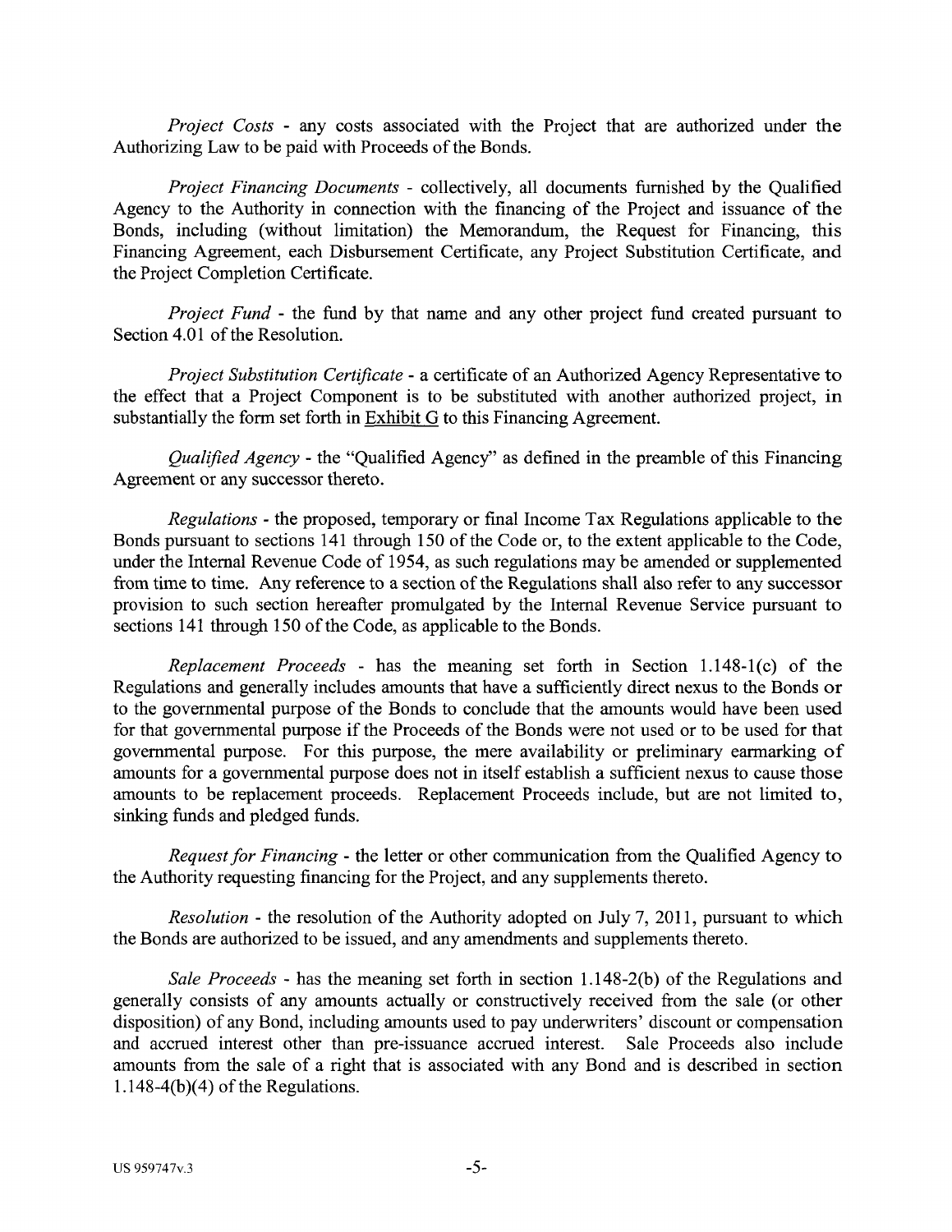*State* - the State of Texas.

SECTION 1.02 General Rules of Construction.

(a) A capitalized term used in this Financing Agreement that is not defined herein and that is defined in the Resolution shall have the meaning assigned to it in the Resolution.

(b) Whenever in this Financing Agreement the context requires:

- (1) a reference to the singular number includes the plural and vice versa; and
- (2) a word denoting gender includes the masculine, feminine, and neuter.

(c) The table of contents and the titles given to any article or section of this Financing Agreement are for convenience only and are not intended to modify the article or section.

SECTION 1.03 Preamble.

The statements and findings in the preamble of this Financing Agreement are hereby adopted and made a part of the Financing Agreement.

# **ARTICLE II**

## **GENERAL REPRESENTATIONS AND WARRANTIES**

SECTION 2.01 General Representations and Warranties of Authority.

The Authority represents and warrants as follows:

(1) the Authority is a validly existing agency of the State authorized to operate under the Texas Public Finance Authority Act, Chapter 1232, Texas Government Code, as amended;

(2) the Authority has full power and authority to execute and deliver this Financing Agreement, perform its obligations thereunder, and carry out the transactions contemplated hereby;

(3) the Authority has duly authorized the execution and delivery of this Financing Agreement and the performance of its obligations thereunder;

( 4) the execution and delivery of this Financing Agreement, the consummation of the transactions contemplated hereby, the performance of its obligations hereunder, and the compliance with the terms hereof by the Authority will not conflict with, or constitute a default under, any law (including administrative rule), judgment, decree, order, permit, license, agreement, mortgage, lease, or other instrument to which the Authority is subject or by which it is bound;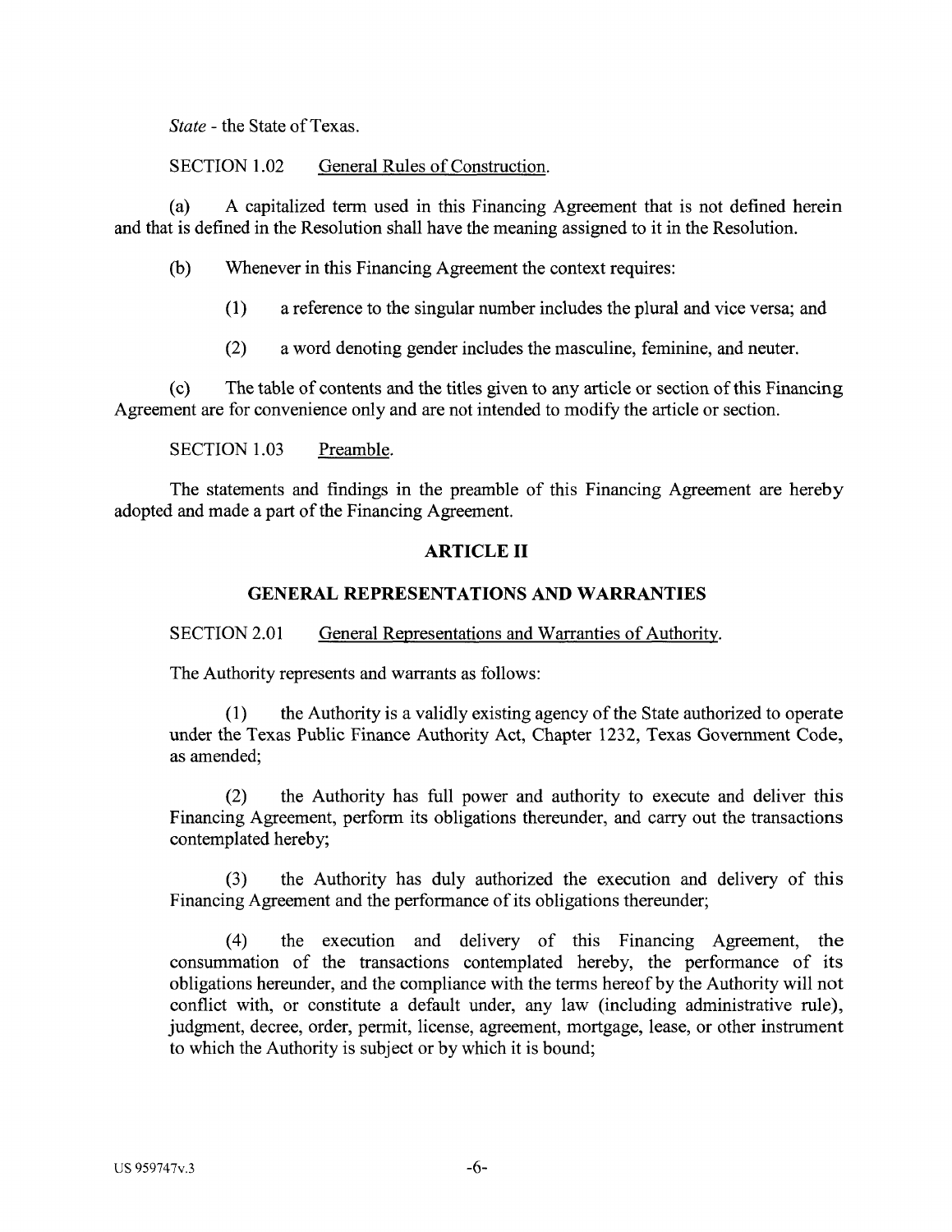(5) the Authority has full power and authority to issue the Bonds, to cause funds to be made available to finance the Project in accordance with the Resolution and this Financing Agreement and to perform its obligations under the Resolution;

(6) the Resolution has been duly adopted by the Authority, is in full force and effect, and constitutes the legal, valid, and binding act of the Authority; and

(7) this Financing Agreement, when duly executed and delivered by the Authority, will constitute a legal, valid, and binding obligation of the Authority.

SECTION 2.02 General Representations and Warranties of Oualified Agency.

The Qualified Agency represents and warrants, as follows:

(1) the Qualified Agency is a validly existing agency of the State authorized to operate under the Agency Act;

(2) the Qualified Agency has full power and authority to execute and deliver the Project Financing Documents, perform its obligations thereunder, and carry out the transactions contemplated thereby;

(3) the Qualified Agency has duly authorized the execution and delivery of the Project Financing Documents and the performance of its obligations thereunder;

(4) the execution and delivery of the Project Financing Documents, the consummation of the transactions contemplated thereby, the performance of its obligations thereunder, and the compliance with the terms thereof by the Qualified Agency will not conflict with, or constitute a default under, any law (including administrative rule), judgment, decree, order, permit, license, agreement, mortgage, lease, or other instrument to which the Qualified Agency is subject or by which the Qualified Agency or any of its property are bound;

(5) the Qualified Agency is not in violation of any law, which violation could adversely affect the consummation of the transactions contemplated by the Project Financing Documents; and

(6) the Project Financing Documents, when duly executed and delivered by the Qualified Agency, as appropriate, will constitute legal, valid, and binding obligations of the Qualified Agency.

# **ARTICLE III**

## **THE PROJECT**

## SECTION 3.01 Authorization for Project.

(a) The Qualified Agency represents that the Project has been authorized by the Appropriation Act or other statute and that all of the Project Costs to be paid with Proceeds of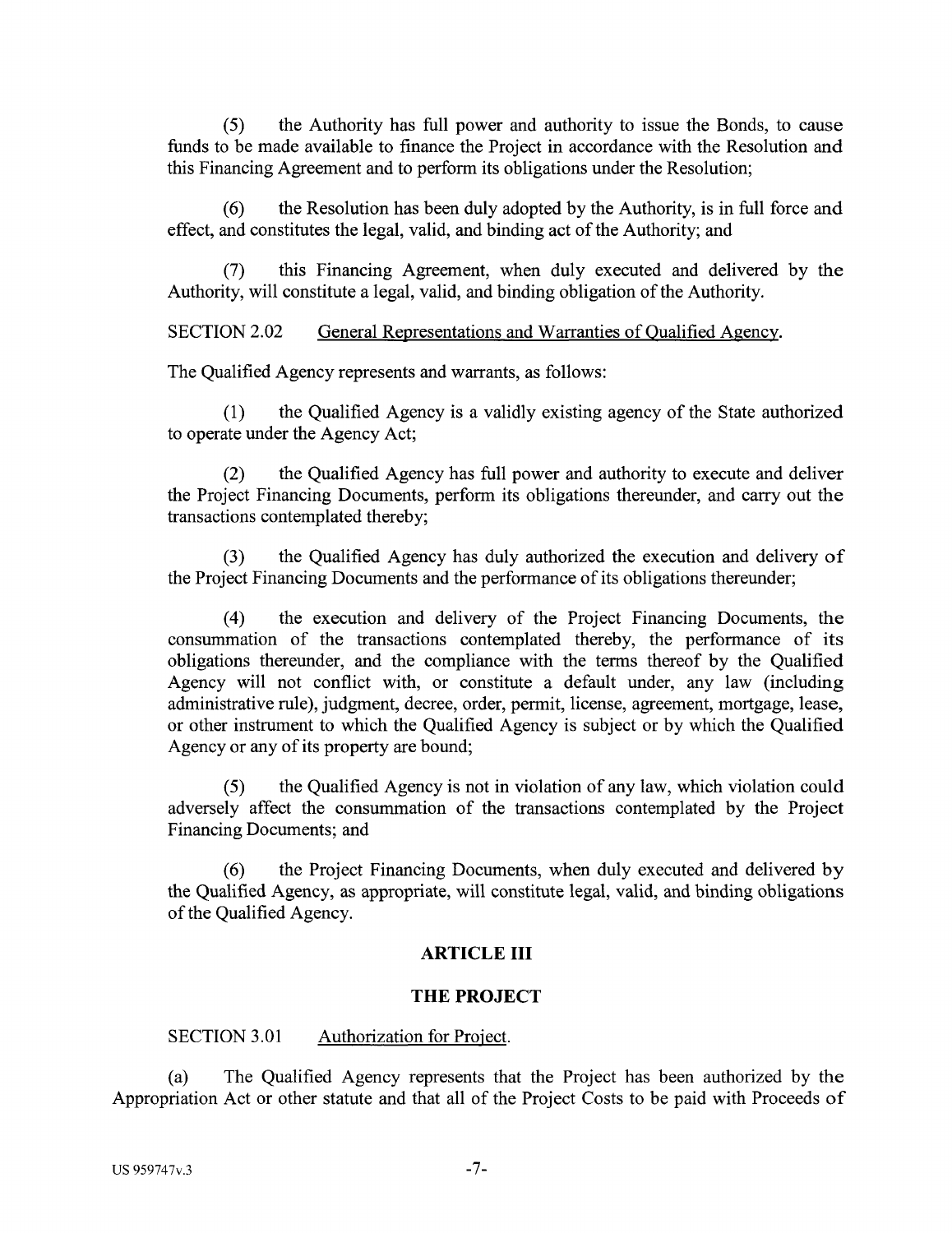the Bonds will be incurred for the acquisition, construction, equipping, major repair, or renovation of facilities and will otherwise be lawful expenditures of the Qualified Agency.

(b) The Qualified Agency represents that the description of each Project Component set forth in Exhibit A to this Financing Agreement is accurate.

(c) The Qualified Agency represents that it has submitted specific plans for the Project to the Legislative Budget Board and, if required by the Appropriation Act, such plans have been approved by the Legislative Budget Board.

SECTION 3.02 Plans and Specifications.

(a) The Qualified Agency shall cause the Plans and Specifications to be prepared and shall maintain the Plans and Specifications with its official records.

(b) The Authority and its authorized agents may inspect the Plans and Specifications at reasonable times.

SECTION 3.03 Project Completion Schedule.

(a) As of the Closing Date, the Qualified Agency reasonably expects that the Project Completion Amount will be expended within the time periods set forth in Exhibit B hereto. The Qualified Agency represents that it is not aware of any fact or circumstance that could cause the entire Project Completion Amount not to be expended as set forth in the Project Completion Schedule, as amended from time to time.

(b) Upon becoming aware of any circumstances that will result in a deviation from Exhibit B hereto of \$1,000,000 or more, the Qualified Agency shall notify the Executive Director of the amount and nature of such deviation.

(c) Upon becoming aware of any circumstances that will result in the expenditure for Project Costs in any "Expenditure Period" (as set forth in Exhibit B hereto) of an aggregate amount that is less than the amount set forth in Exhibit B hereto for such Expenditure Period, the Qualified Agency shall notify the Executive Director of (1) such aggregate expenditure amount, and (2) the reason(s) that such expenditure amount will be less than the amount set forth in Exhibit B hereto.

SECTION 3.04 Construction and Acquisition of Project.

(a) The Qualified Agency shall cause the acquisition, construction, equipping, repair, and/or renovation of the Project to be completed with due diligence substantially in accordance with the Plans and Specifications and in a good and workman-like manner.

(b) The Qualified Agency represents that, except for an amount not in excess of five percent of the Sale Proceeds and that are costs directly related to the Project, all of the Project Completion Amount will be expended to pay Project Costs constituting capital expenditures.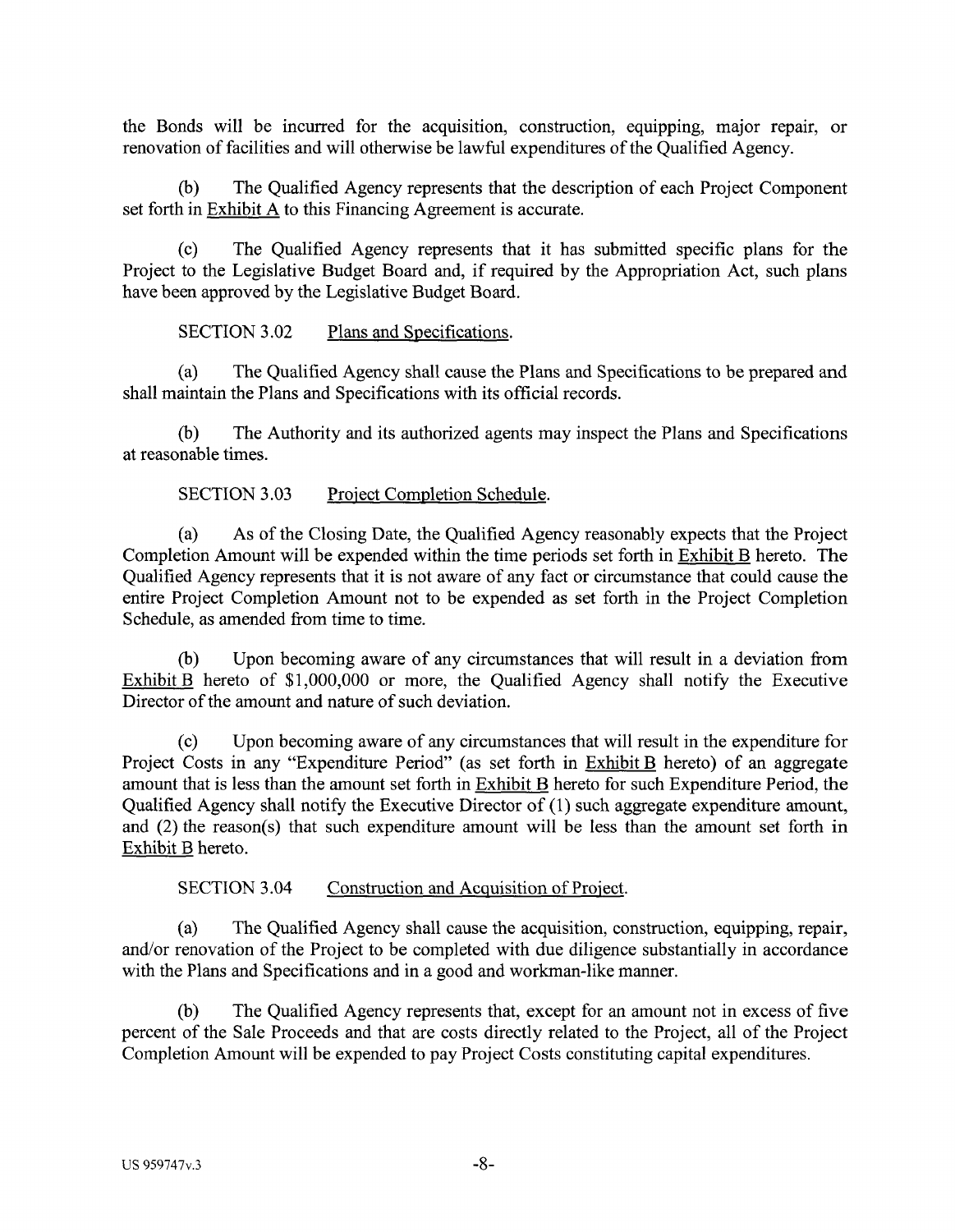(c) The Qualified Agency may shift its use of Proceeds among Project Components to the extent permitted by law so long as such shift of use does not constitute an Event of Taxability. The Authority may require the Qualified Agency to obtain an opinion of Bond Counsel that such shift does not constitute an Event of Taxability.

SECTION 3.05 Licenses and Permits.

The Qualified Agency represents that it has obtained all necessary licenses, permits, and other governmental approvals necessary to complete the Project, except for those (if any) described in Exhibit C to this Financing Agreement.

SECTION 3.06 Disbursements from Project Fund.

(a) The Qualified Agency may cause disbursements to be made from the Project Fund in accordance with contracts for the Project and with this Financing Agreement and the Resolution.

(b) The Qualified Agency acknowledges that the Project Fund may be applied in accordance with the Resolution for purposes other than the payment of Project Costs.

(c) The Qualified Agency acknowledges and agrees that investment earnings contained in the Project Fund may only be used to pay Project Costs or to pay interest payments, if any, on the Bonds.

(d) To obtain a disbursement of funds from the Project Fund for the payment of Project Costs, the Qualified Agency shall submit to the Authority, not later than the Business Day immediately preceding the disbursement date, a properly completed Disbursement Certificate. Subject to Subsection (e) of this Section 3 .06, upon determining that the submitted Disbursement Certificate has been properly completed, the Executive Director shall cause the Comptroller to transfer funds in the Project Fund to the appropriate fund(s) of the Qualified Agency in the amount(s) set forth in the Disbursement Certificate. The Qualified Agency shall apply the funds so transferred to the payment of Project Costs.

(e) Disbursements from the Project Fund for the payment of Project Costs shall not exceed, in the aggregate, the Project Completion Amount without the prior approval of the Executive Director (which approval shall be based on availability of funds and legal authorization).

(f) Before a disbursement from the Project Fund may be made with respect to any Project Component in excess of the estimated cost of such component shown on Exhibit A of this Financing Agreement, the Qualified Agency shall give notice to the Executive Director identifying such Project Component and stating the amount of such excess.

(g) In the event that the Authority determines that the Qualified Agency has breached any material representation, warranty, or agreement in this Financing Agreement, the Authority, in its discretion, may suspend further disbursement of funds from the Project Fund if it is advised in writing by the Texas Attorney General that (1) such suspension is lawful, and (2) such breach constitutes a breach of this Financing Agreement and such suspension may commence not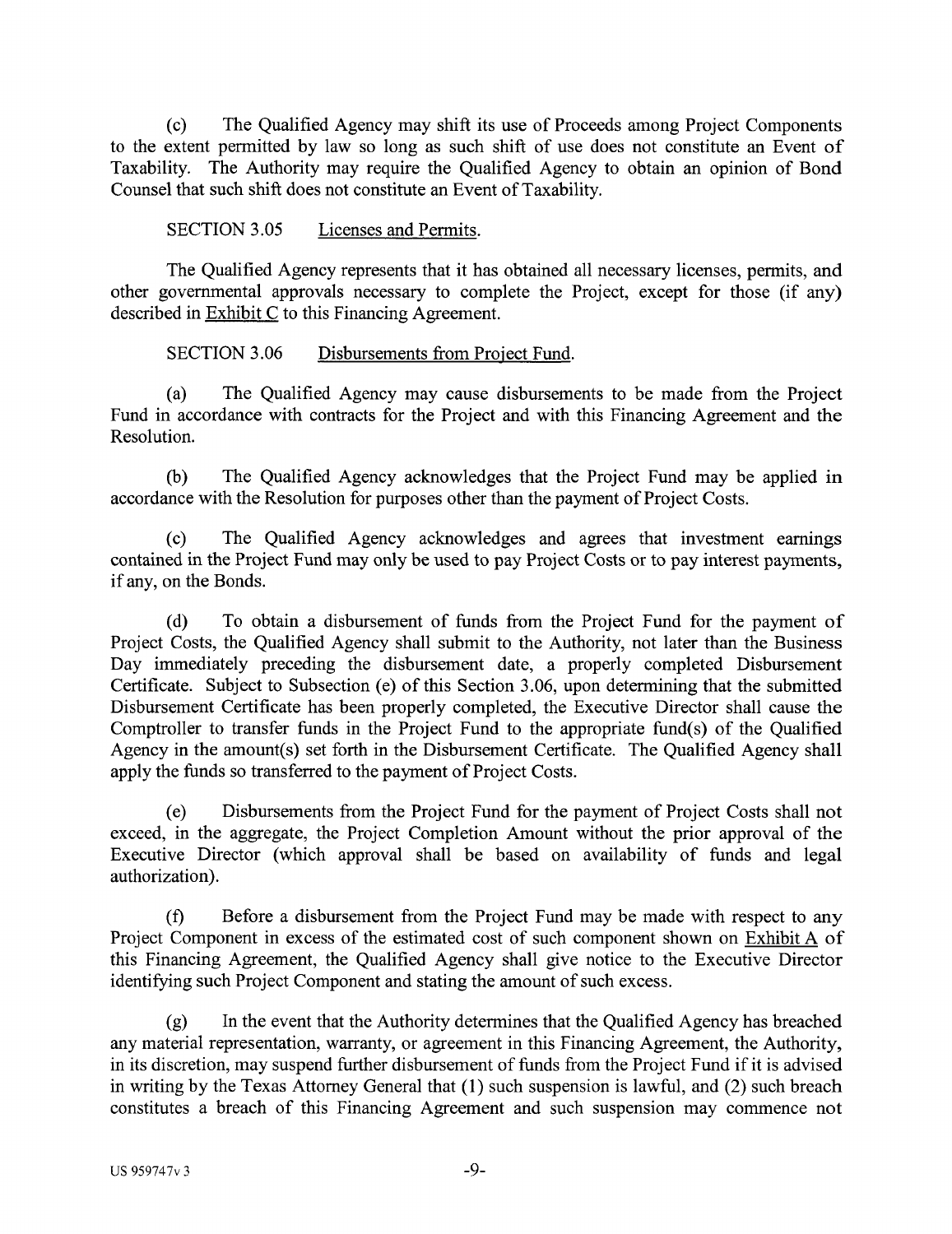sooner than the 30th day after the date of delivery to an Authorized Agency Representative of notice of such suspension, and may continue until such breach is cured or is waived by the Executive Director. If such breach is not cured or waived within 90 days after the date such suspension commenced, the Authority may apply any remaining funds in the Project Fund allocated to the payment of Project Costs in the manner permitted by the Resolution and law.

(h) To the extent required by law, the Qualified Agency has submitted a master plan for construction of its facilities and shall periodically revise the master plan in accordance with such law.

# SECTION 3.07 Status Reports.

Not later than the 15th day of each month, through the month following the month in which the Project Completion Date occurs, the Qualified Agency shall prepare and deliver to the Executive Director a status report, containing the information set forth in Exhibit E to this Financing Agreement, covering the preceding calendar month. At other times (whether before or after the Project Completion Date), the Qualified Agency shall provide the Executive Director, upon request, with any information available to the Qualified Agency regarding the expenditure of funds disbursed to the Qualified Agency from the Project Fund or the condition or use of the Project.

## SECTION 3.08 **Inspection of Project.**

The Authority and its authorized agents, at reasonable times before and after completion of the Project, may enter on and inspect the Project and examine any records of the Qualified Agency relating to the Project.

SECTION 3.09 Completion of Project.

Upon the completion of the Project (or when no further proceeds of the Bonds are to be expended for Project Costs), the Qualified Agency shall deliver to the Executive Director a properly completed Project Completion Certificate.

SECTION 3.10 Use of Project.

(a) The Qualified Agency may use the Project for any lawful purpose so long as such use does not constitute an Event of Taxability.

(b) The Qualified Agency shall not lease any part of the Project to, or permit any part of the Project to be operated or otherwise used by, an entity other than an agency or political subdivision of the State without the prior approval of the Executive Director. The Authority shall direct the Executive Director to approve any proposed arrangement for use of the Project (or a part thereof) by a nongovernmental entity upon obtaining an opinion of Bond Counsel to the effect that such arrangement will not constitute an Event of Taxability. Any agreement or understanding that allows any other agency or political subdivision of the State to use all or any portion of the Project shall limit such use in a manner sufficient to prevent an Event of Taxability.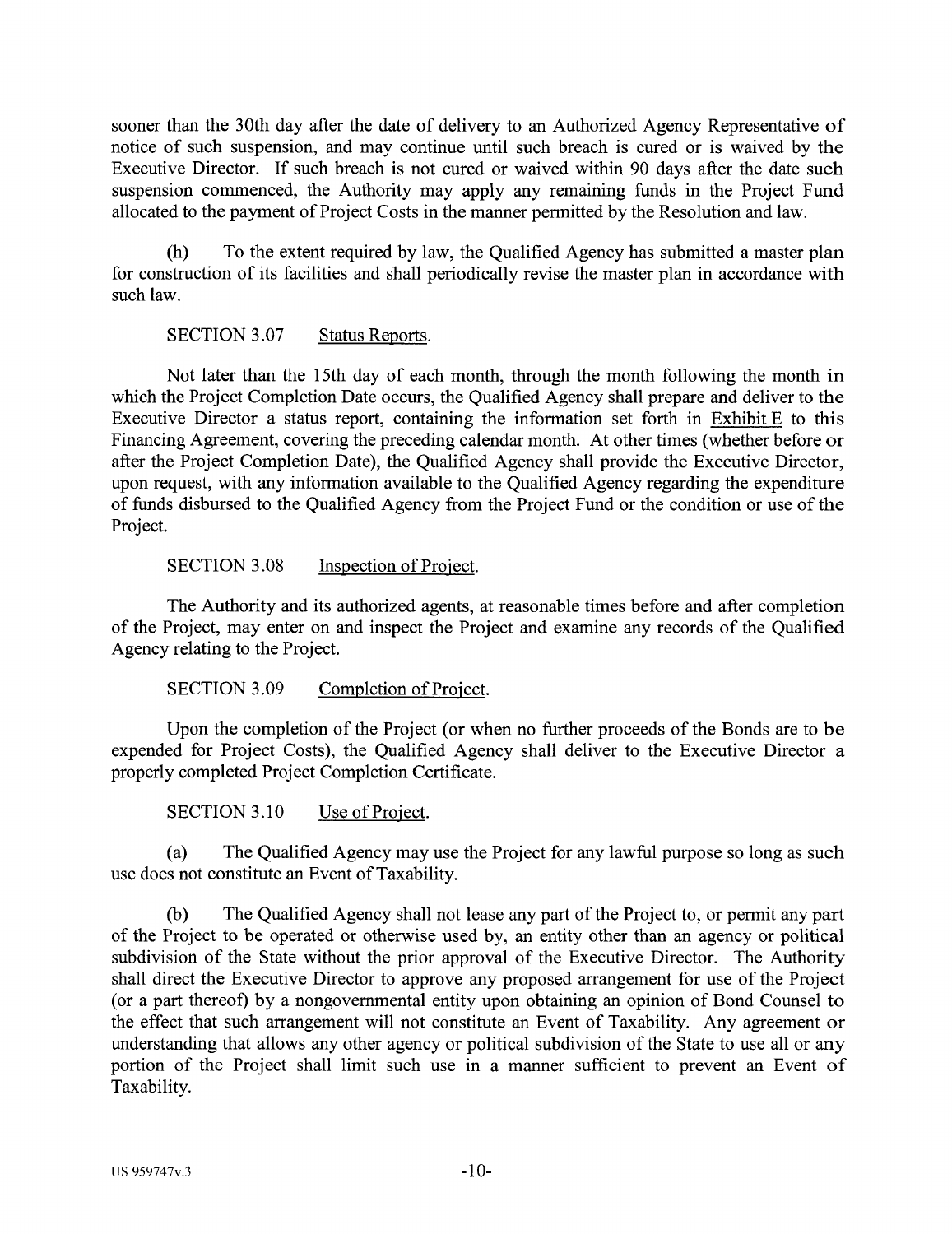SECTION 3.11 Authority Not Responsible for Project.

(a) The Authority has no responsibility for the acquisition, construction, equipping, repair, or renovation of the Project or for the operation or maintenance of the Project.

(b) If the amounts in Project Fund are insufficient for the payment of all of the Project Costs, the Authority is not responsible for the payment of any Project Costs that cannot be paid from the Project Fund.

SECTION 3.12 Necessity for Project.

The Qualified Agency represents to the Authority that, as of the Closing Date:

(a) the provision of the Project in accordance with the Project Completion Schedule is necessary in order for the Qualified Agency to effectively carry out its lawful duties and functions; and

(b) for any construction project, the Qualified Agency expects that it will use the Project for the purposes for which it is designed for the entire useful economic life of the Project as long as any of the Bonds are outstanding.

## **ARTICLE IV**

## **THE BONDS**

SECTION 4.01 Issuance of the Bonds.

The Authority shall use its best efforts to issue and sell the Bonds in an amount that is sufficient for the Project Completion Amount to be made available in the Project Fund for the payment of the Project Costs.

SECTION 4.02 Cooperation by Qualified Agency.

The Qualified Agency shall take the action(s), enter into the agreements, provide the certification(s) contemplated by this Financing Agreement, and otherwise cooperate with the Authority and its agents, to effect the lawful issuance and administration of the Bonds under this Financing Agreement.

SECTION 4.03 Maintaining the Tax-Exempt Status of the Bonds.

The Qualified Agency will not take, or omit to take, any action that will adversely affect the exclusion from gross income for federal income tax purposes of interest on the Bonds, and, in the event of such action or omission, it will use all reasonable efforts to cure the effect of such action or omission. With the intent not to limit the generality of the foregoing, the Qualified Agency covenants and agrees that it will comply with the covenants set forth below prior to the final maturity of the Bonds, unless it has received a written opinion of nationally recognized bond counsel to the effect that failure to comply with such covenant will not adversely affect the exclusion from gross income for federal income tax purposes of interest on the Bonds.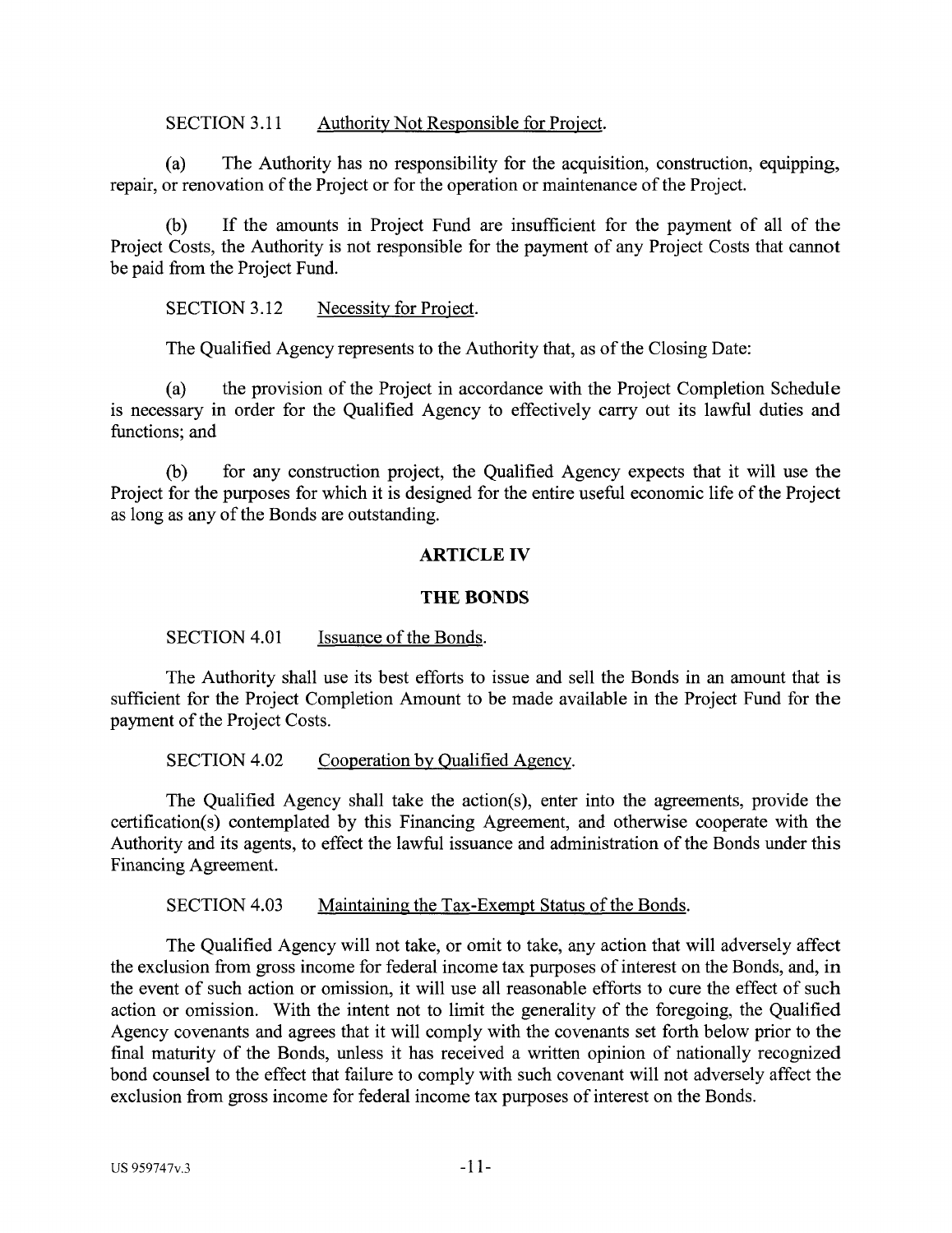(a) No Private Payments. No portion of the payment of the debt service on the Bonds will be directly or indirectly derived from payments (whether or not to the Qualified Agency or any related party) in respect of property, or borrowed money, used or to be used for a private business use. Furthermore, no portion of the payment of the debt service on the Bonds will be directly or indirectly secured by any interest in property used or to be used for a private business use or payments in respect of property used or to be used for a private business use. The Qualified Agency will not impose or accept, directly or indirectly, any charge or other payment with respect to any Proceeds used in any trade or business of a nongovernmental person. For purposes of determining use of Proceeds, the Qualified Agency will apply the rules set forth in Section 4.03(b) below.

(b) No Private Use. The Qualified Agency will not use or permit any of the Proceeds of the Bonds to be used, directly or indirectly, in any trade or business of a nongovernmental person.

(i) For purposes of determining use, the Qualified Agency will apply rules set forth in applicable Regulations and Revenue Procedures promulgated by the Internal Revenue Service, including, among others, the following rules: (A) any activity carried on by a person other than a natural person or a state or local governmental unit will be treated as a trade or business of a nongovernmental person; provided that, such use will be treated as general public use (and not use in a trade or business) if the Project is intended to be available, and is in fact reasonably available, for use on the same basis by natural persons not engaged in a trade or business; (B) the use of all or any portion of the Project is treated as the direct use of Proceeds; (C) a nongovernmental person will be treated as a private business user of Proceeds of the Bonds as a result of ownership, actual or beneficial use of the Proceeds pursuant to a lease, or a management or incentive payment contract, or certain other arrangements such as a take-or-pay or other output-type contract; and (D) the private business use test is met if a nongovernmental person has any special legal entitlement to use directly or indirectly all or any portion of the Project.

(ii) In the case of any portion of the Project that is not available for use by the general public, the Qualified Agency will not permit any special economic benefit to be provided to any nongovernmental person. In determining whether there is a special economic benefit the following factors will be taken into account: (A) whether the portion of the Project in question is functionally related or physically proximate to property used in the trade or business of a nongovernmental person; (B) whether only a small number of nongovernmental persons receive the special economic benefit; and (C) whether the cost of the portion of the Project in question is treated as depreciable for federal income tax purposes by any nongovernmental person.

(iii) For purposes of this section, a management contract is a management, service, or incentive payment contract between a governmental person and a service provider under which the service provider provides services involving all, a portion of, or any function of, the Project. The following arrangements generally are not treated as management contracts that give rise to private business use: (A) contracts for services that are solely incidental to the primary governmental function or functions of all or a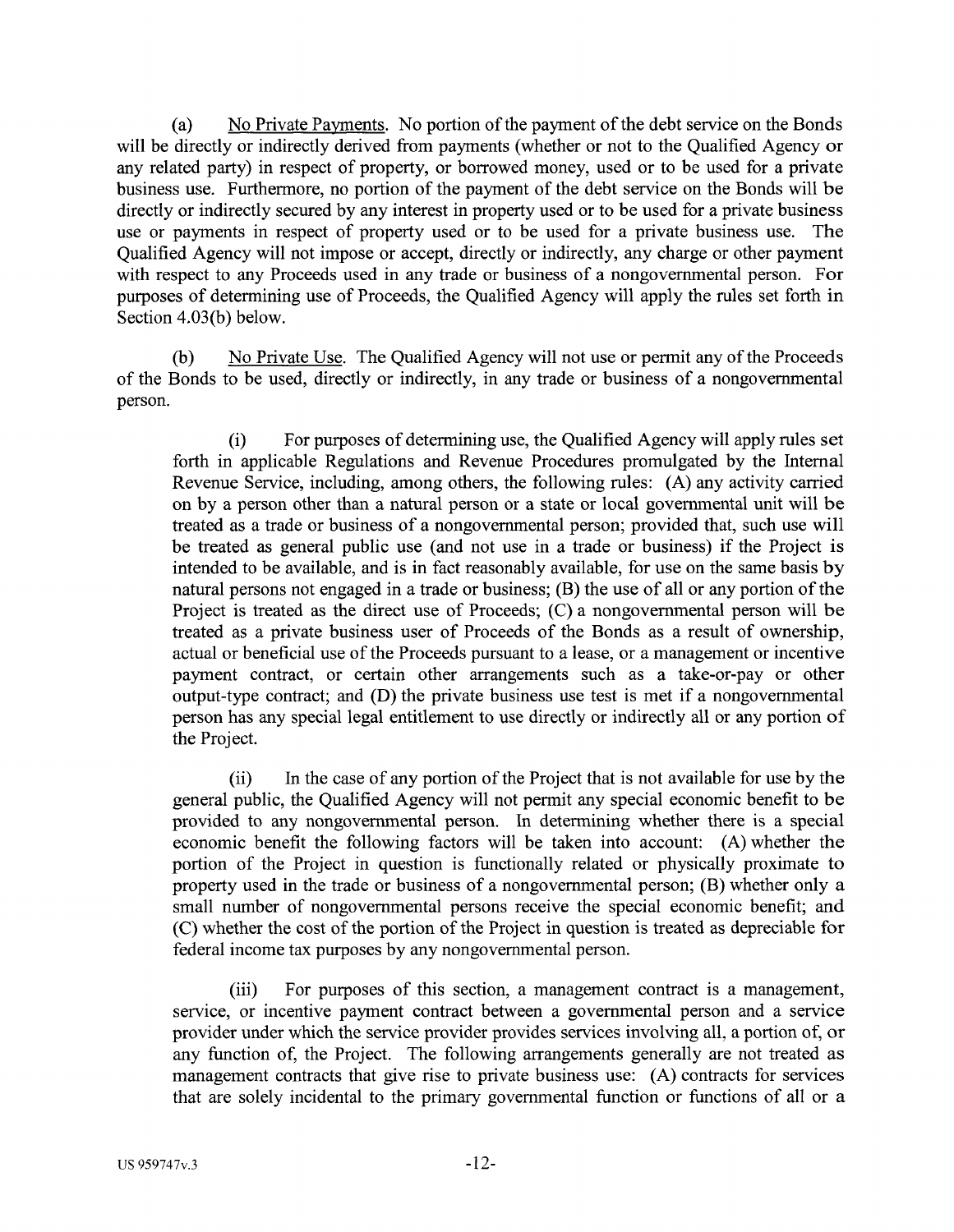portion of the Project in question (for example, contracts for janitorial, office equipment repair, hospital billing, or similar services); (B) a contract to provide for the operation of a facility or system of facilities that consists predominantly of public utility property, if the only compensation is the reimbursement of actual and direct expenses of the service provider and reasonable administrative overhead expenses of the service provider; and (C) a contract to provide for services, if the only compensation is the reimbursement of the service provider for actual and direct expenses paid by the service provider to unrelated parties.

(iv) For purposes of this section, use by the federal government and its agencies and instrumentalities is considered use of a nongovernmental person.

(v) For purposes of determining use, research contracts with nongovernmental persons that do not comply with the requirements in applicable Revenue Procedures promulgated by the Internal Revenue Service constitute use in a trade or business of a nongovernmental person.

(c) Loans of Sale Proceeds. No portion of the Proceeds of the Bonds will be directly or indirectly used to make or finance a loan to any person other than a state or local governmental unit. For purposes of the foregoing covenant, Proceeds are considered to be "loaned" to a person or entity if (1) all or any portion of the Project is sold or leased to such person or entity in a transaction which creates a debt for federal income tax purposes, (2) capacity in or service from all or any portion of the Project is committed to such person or entity under a take-or-pay, output, or similar contract or arrangement, or (3) indirect benefits, or burdens and benefits of ownership, of such Proceeds or all or any portion of the Project are otherwise transferred in a transaction which is the economic equivalent of a loan.

(d) No-Arbitrage Covenant. The Qualified Agency will not, at any time prior to the final maturity of any Bond, direct or permit the investment (or the use of Gross Proceeds to replace money so invested), if as a result of such investment the yield of all investments acquired with Gross Proceeds (or with money replaced thereby) on or prior to the date of such investment exceeds the yield on any issue of the Bonds to stated maturity, except as permitted by section 148 of the Code and Regulations thereunder.

SECTION 4.04 Arbitrage Rebate.

(a) The Qualified Agency shall timely take such lawful action as requested by the Executive Director to avoid or mitigate the obligation to make payments to the United States government under section 148(f) of the Code, unless an Authorized Agency Representative certifies to the Authority that the requested action is not practicable.

(b) If the Qualified Agency fails to cause Proceeds to be expended within the time periods set forth in the Project Completion Schedule, the Executive Director may inquire as to the nature of such failure and the extent to which it is expected to continue.

(c) The Qualified Agency reasonably expects to use at least seventy-five percent (75%) of the "available construction proceeds" of the Bonds for "construction expenditures," as such terms are defined in sections 1.148-7(i) and 1.148-7(g) of the Regulations, respectively.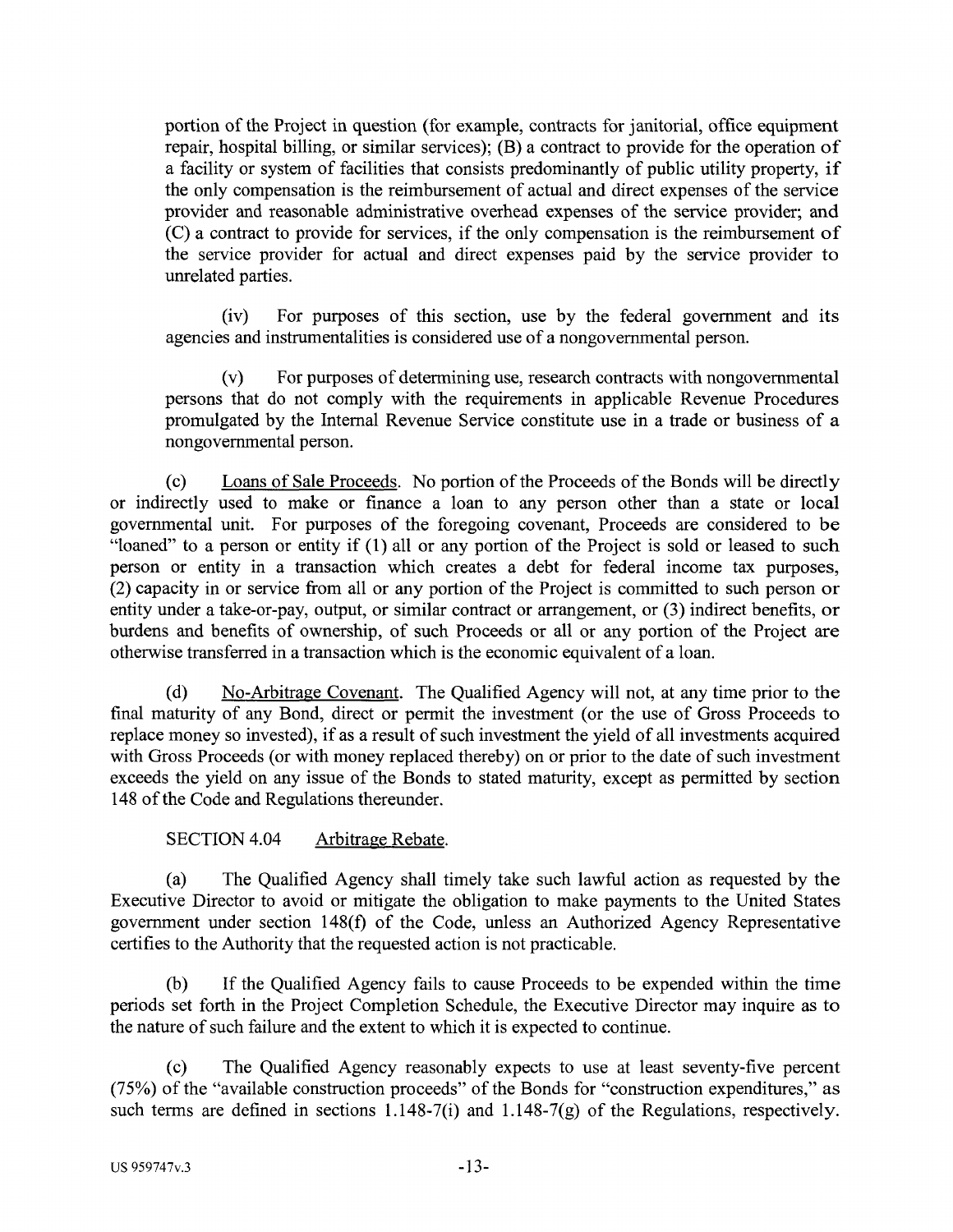The Qualified Agency shall use its best efforts to expend all funds necessary to complete its Project within the two-year expenditure period set forth in section 148(f)(4)(C) of the Code as follows: (i) 10 percent of the funds within the 6-month period beginning on the date the Bonds are issued; (ii)  $\overline{45}$  percent of the funds within the 1-year period beginning on such date; (iii) 75 percent of such funds within the 18-month period beginning of such date; and (iv) 100 percent of such funds within the 2-year period beginning on such date. If a portion of the Project Completion Amount will remain unexpended as of the close of the two-year period beginning with the Closing Date (or such other period as specified by the Executive Director), the Qualified Agency, not later than the close of such period, shall notify the Executive Director of the amount of such unexpended funds and the purpose(s) for which such funds are being retained in the Project Fund after such period.

(d) The Qualified Agency has incurred or will incur within six months of the date hereof a binding obligation to a third party which is not subject to any contingencies within the control of the Qualified Agency or a related party pursuant to which the Qualified Agency is obligated to expend at least five percent of the Sale Proceeds of the Bonds allocated to the Qualified Agency on the Project. The Qualified Agency reasonably expects that work on or acquisition of the Project will proceed with due diligence to completion and that the Sale Proceeds of the Bonds allocated to the Qualified Agency will be expended on the Project with reasonable dispatch. The Qualified Agency reasonably expects that 85 percent of the Sale Proceeds of the Bonds allocated to the Qualified Agency will have been expended on the Project prior to the date that is three years after the Issue Date.

SECTION 4.05 Disclosure Documents.

(a) The Qualified Agency shall provide the Authority, promptly upon request, with available information relating to the Qualified Agency or the Project that the Executive Director determines appropriate for inclusion in the Disclosure Documents. The Qualified Agency authorizes the Authority to include any such information in the Disclosure Documents.

(b) The Qualified Agency shall provide the Authority with certification of an Authorized Agency Representative to the effect that the information contained in the Disclosure Documents provided by the Qualified Agency is accurate and does not omit any information necessary to make the information provided not misleading.

(c) The Qualified Agency authorizes the Authority and any offeree or purchaser of the Bonds to rely on the information and certifications provided by the Qualified Agency under this section. The Bonds will not be issued unless the information and certifications requested under this section have been provided by the Qualified Agency.

# **ARTICLE V**

# **PARTICULAR AGREEMENTS**

## SECTION 5.01 Recordkeeping.

(a) The Executive Director shall retain, as official records of the Authority, all Disbursement Certificates, the Project Completion Certificate, all Project Substitution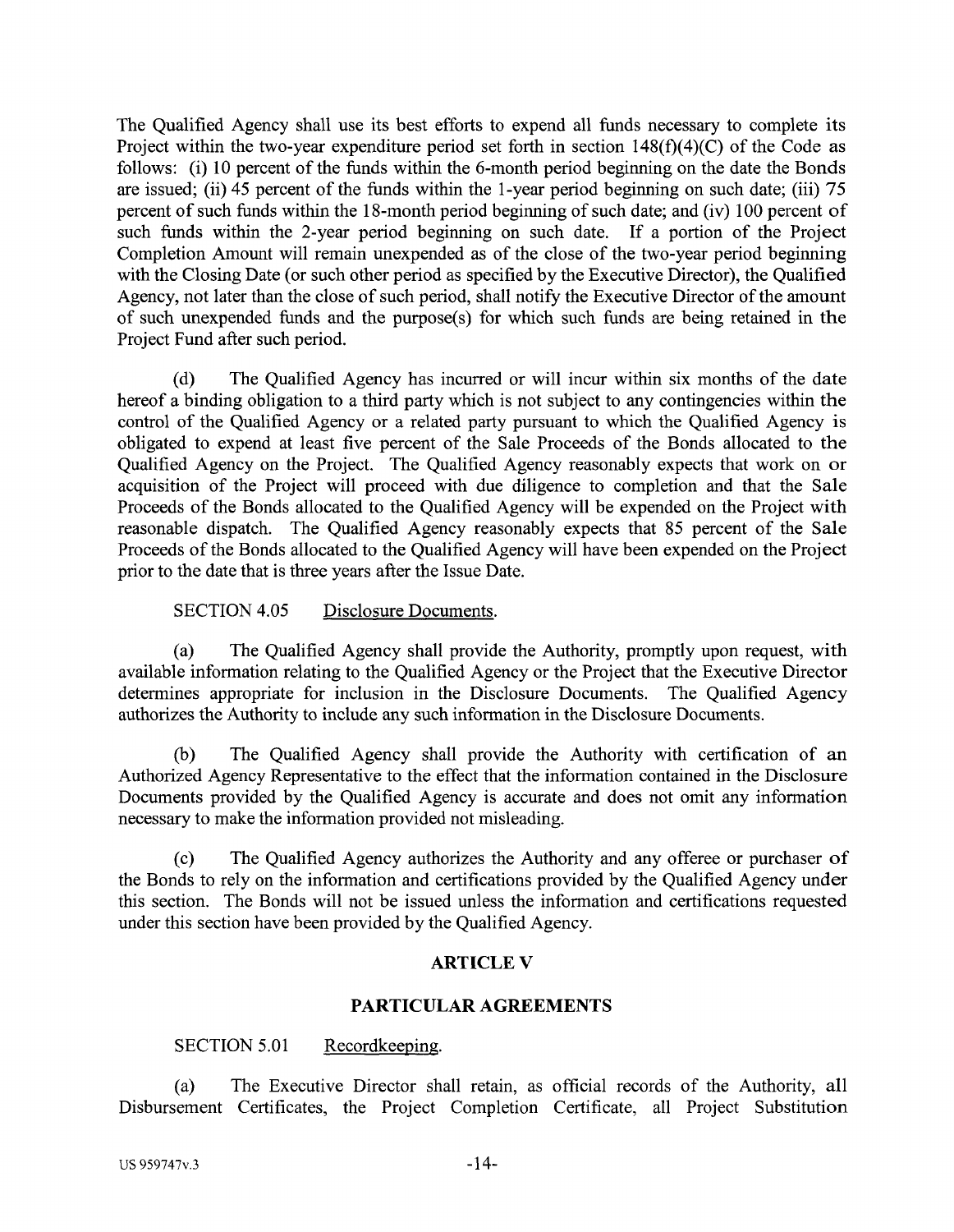Certificates, if any, and all Project status reports submitted by the Qualified Agency pursuant to this Financing Agreement.

(b) The Qualified Agency shall retain, as official records of the Qualified Agency, all materials, records, and information necessary to confirm the Qualified Agency's compliance with the provisions of Sections 4.03 and 4.04 for a period beginning on the Closing Date and ending three years after the date the Bonds are no longer outstanding.

## SECTION 5.02 Indemnification of Oualified Agency.

The Qualified Agency represents that, subject to applicable law, it intends that each Facility Contract providing for payment of goods or services exceeding \$25,000 will require indemnification of the Qualified Agency. The Qualified Agency will be provided with insurance, a surety bond, or other form of financial assurance, from a financially sound provider that assures performance under such Facility Contract with respect to such indemnification, unless the Qualified Agency determines that such financial assurance is not necessary or is required in a reduced amount.

# SECTION 5.03 Availability of Other Funding.

As of the Closing Date, the Qualified Agency represents that no funds (other than funds derived from Proceeds) have been appropriated to the Qualified Agency for the biennium in which the Bonds are issued for application to the payment of Project Costs that are to be paid with the proceeds of the Bonds. It is understood and agreed, however, that the Qualified Agency may apply funds other than Proceeds for payment of Project Costs in compliance with applicable law.

SECTION 5.04 Real Property.

The Qualified Agency represents that, subject to applicable law, it does not intend to acquire real property at a purchase price in excess of \$25,000 unless:

(1) such property is suitable for the Qualified Agency's intended use and has no defect or condition (including, without limitation, pollution or hazardous waste defects) that would jeopardize such use; or

(2) the Qualified Agency determines that, notwithstanding such nonsuitability, defect, or condition (as applicable), such acquisition is appropriate.

SECTION 5.05 Title Insurance.

The Qualified Agency represents that, subject to applicable law, it does not intend to acquire any real property at a purchase price in excess of \$25,000 unless:

(1) the Qualified Agency's title to such property is insured by title insurance in an amount not less than the purchase price paid by the Qualified Agency, subject to standard printed exceptions, with only those changes thereto normally required by a prudent purchaser; or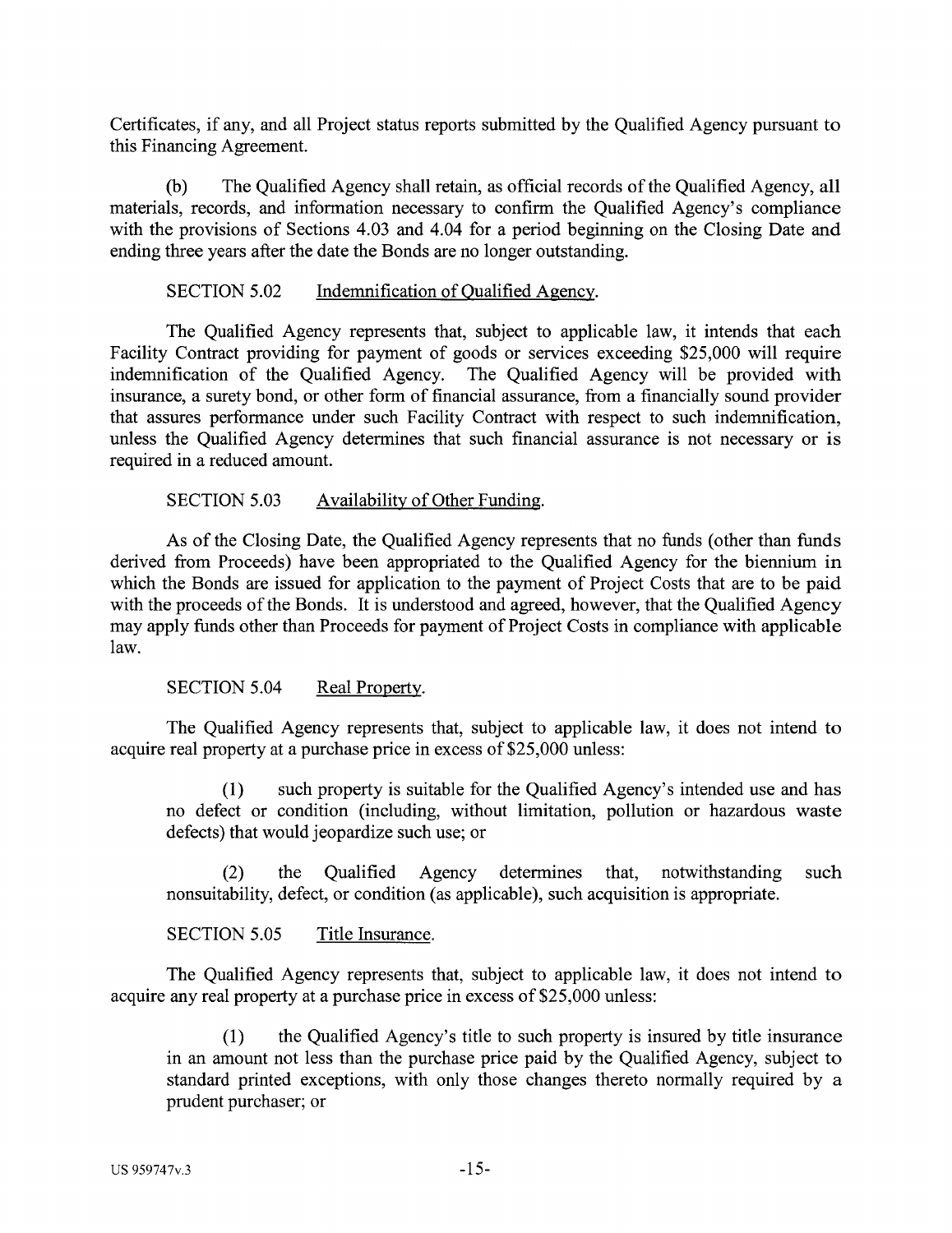(2) the Qualified Agency determines that the acquisition of such real property without such title insurance is appropriate.

SECTION 5.06 Project Design.

The Qualified Agency represents that the Project has been (or will be) designed to satisfy all of the purposes that the Qualified Agency intends the Project to serve, and that the Qualified Agency has used (or will use) all reasonable efforts to design the Project so that the Project will be provided, and can be operated, at such reasonable cost as is consistent with applicable legal requirements and the sound business judgment of the Qualified Agency.

#### **ARTICLE VI**

#### **MISCELLANEOUS PROVISIONS**

SECTION 6.01 Term of Agreement.

This Financing Agreement shall take effect upon its delivery by the parties hereto and shall remain in effect until the Bonds have been fully paid or until no more periodic status reports are required from the Qualified Agency under this Financing Agreement, whichever is the later to occur.

SECTION 6.02 Amendment.

The Authority and the Qualified Agency, by mutual agreement, may amend this Financing Agreement if, before the amendment takes effect:

(1) the Qualified Agency obtains an opinion of its legal counsel to the effect that such amendment is permitted under the Agency Act and other law governing the Qualified Agency; and

(2) either of the following requirements is satisfied:

(A) the Authority obtains an opinion of Bond Counsel to the effect that such amendment will not constitute an Event of Taxability, violate the Authorizing Law or the Resolution, or adversely affect the rights of the owners of the Bonds thereunder, or

(B) the owners of at least a majority in aggregate principal amount of the outstanding Bonds affected by such amendment consent thereto.

SECTION 6.03 Notices and Other Communications.

(a) Notices, certificates, approvals, and other communications under this Financing Agreement shall be in writing and delivered by United States mail, postage paid, by telex, telegram, or other electronic transmission, or by express or personal delivery, addressed as follows: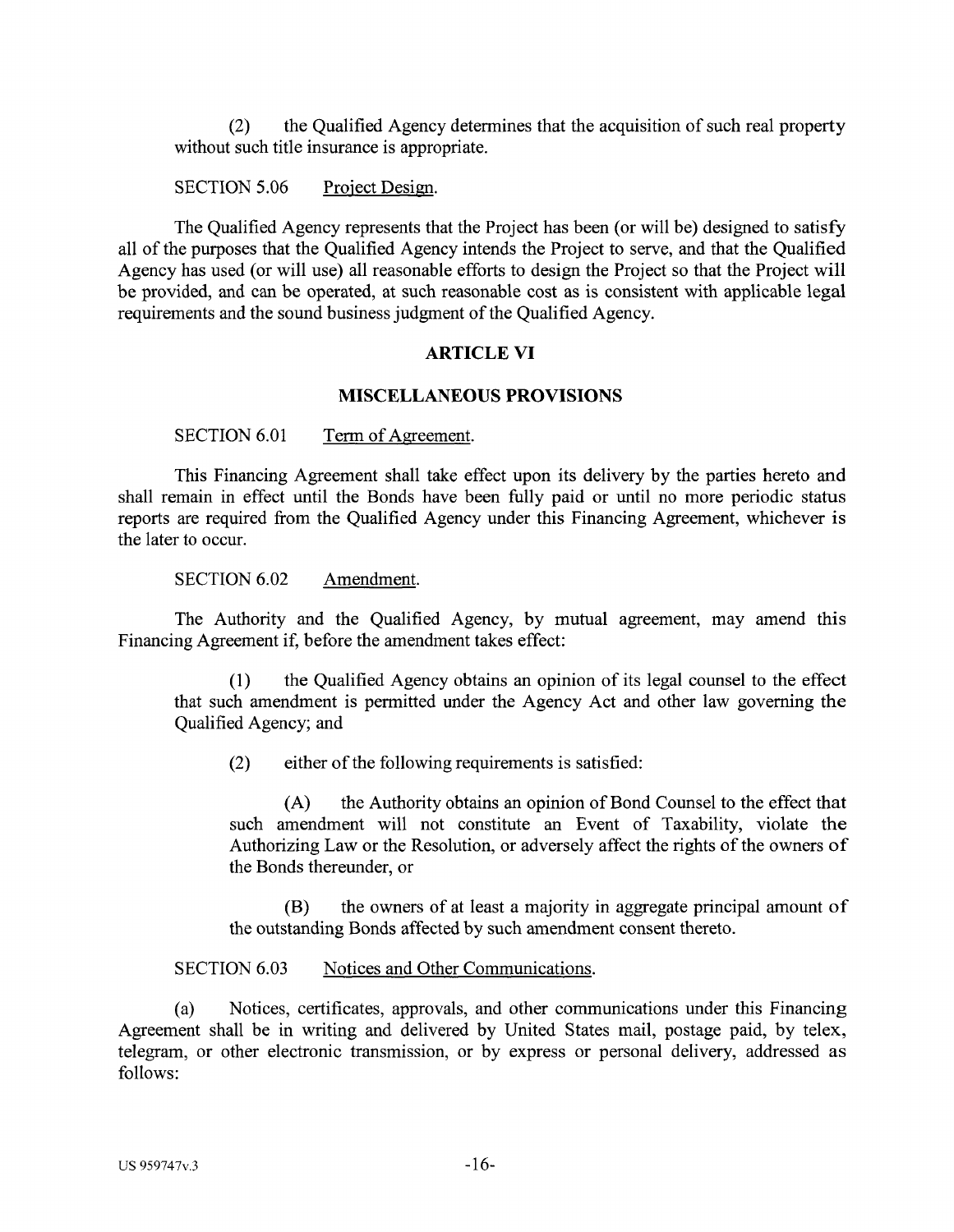$(1)$  if to the Qualified Agency:

Texas Department of Criminal Justice P.O. Box 4004 Huntsville, Texas 77342-4004 Attention: Director, Legal Affairs

(2) if to the Authority:

Texas Public Finance Authority 300 West 15th Street, Suite 411 Austin, Texas 78701 Attention: Executive Director

(3) ifto the Comptroller:

Comptroller of Public Accounts of the State of Texas 208 East 1Oth Street Austin, Texas 78701 Attention: Chief Investment Officer

(b) Any such party may designate any additional or different address to which communications under this Financing Agreement shall be delivered by giving at least five days' advance notice thereof to the affected party.

(c) Any communication delivered by mail in compliance with this section is deemed to have been delivered as of the date of deposit in the mail.

(d) A provision of this Financing Agreement that provides for a different method of giving notice or otherwise conflicts with this section supersedes this section to the extent of the conflict.

SECTION 6.04 Exclusive Benefit.

This Financing Agreement shall inure to the exclusive benefit of and be binding on the Authority, the Qualified Agency, and their respective successors.

SECTION 6.05 Severability.

If any part of this Financing Agreement is ruled unenforceable by a court of competent jurisdiction, this Financing Agreement shall remain operable to the fullest extent possible under the application of such ruling.

SECTION 6.06 Conflict with Memorandum.

In the event of a conflict between this Financing Agreement and the Memorandum, this Financing Agreement shall supersede the Memorandum to the extent of the conflict.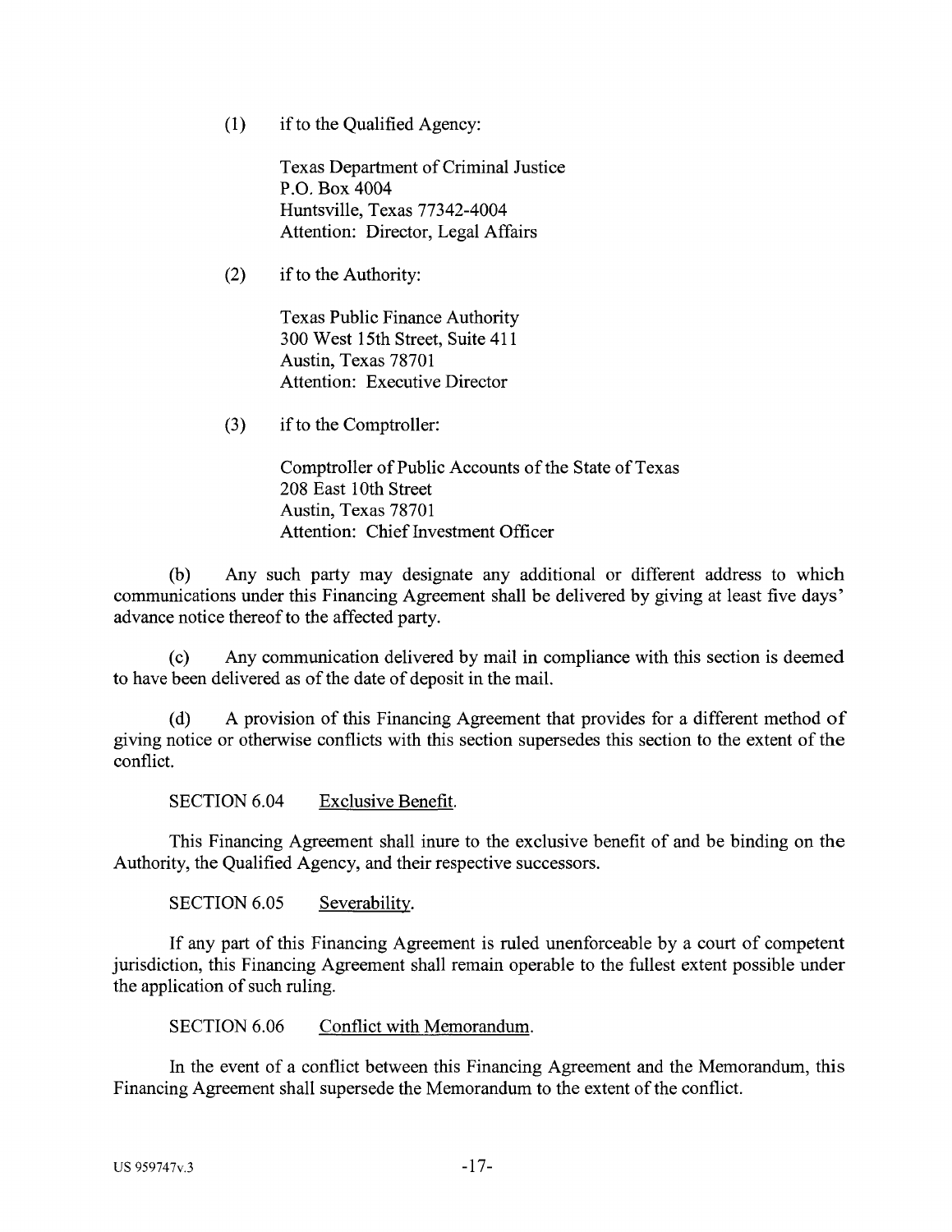SECTION 6.07 Counterparts.

This Financing Agreement may be executed in multiple counterparts, each of which shall be an original and all of which shall constitute one and the same document.

SECTION 6.08 Governing Law.

This Financing Agreement shall be governed by and construed in accordance with the laws of the State.

# (SIGNATURE PAGE FOLLOWS)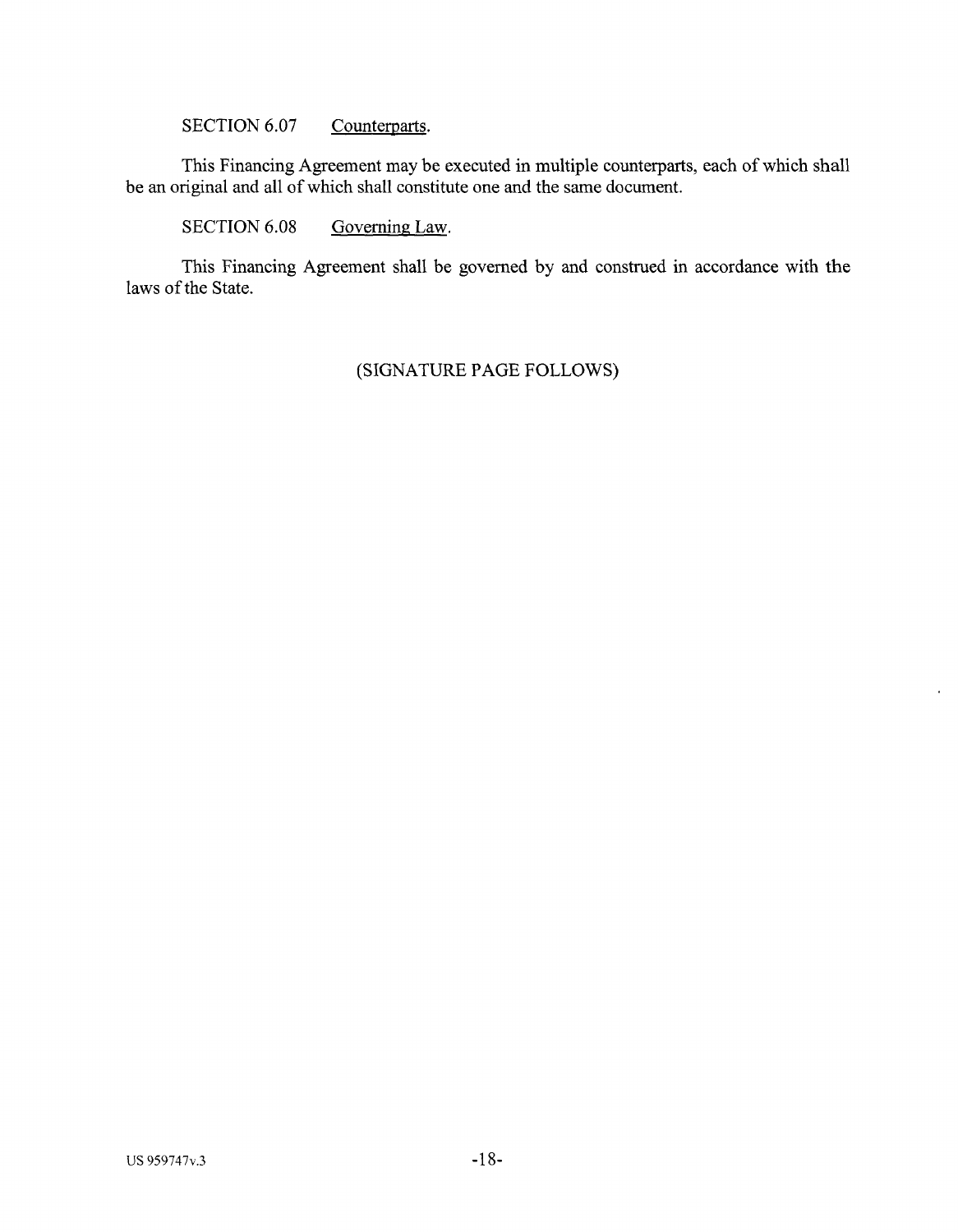IN WITNESS WHEREOF, the parties have caused this Financing Agreement to be executed by their respective duly authorized officers as of the date first above written.

TEXAS PUBLIC FINANCE AUTHORITY

 $\left( \begin{array}{ccc} & \bullet & \bullet & \bullet \\ & & \bullet & \bullet \end{array} \right)$ By: <u>/ <sub>6</sub> e</u>

Susan K. Durso Interim Executive Director and General Counsel

TEXAS DEPARTMENT OF CRIMINAL **JUSTICE** 

By: \_\_\_\_\_\_\_\_\_\_\_\_\_\_\_\_ \_

Name: Title: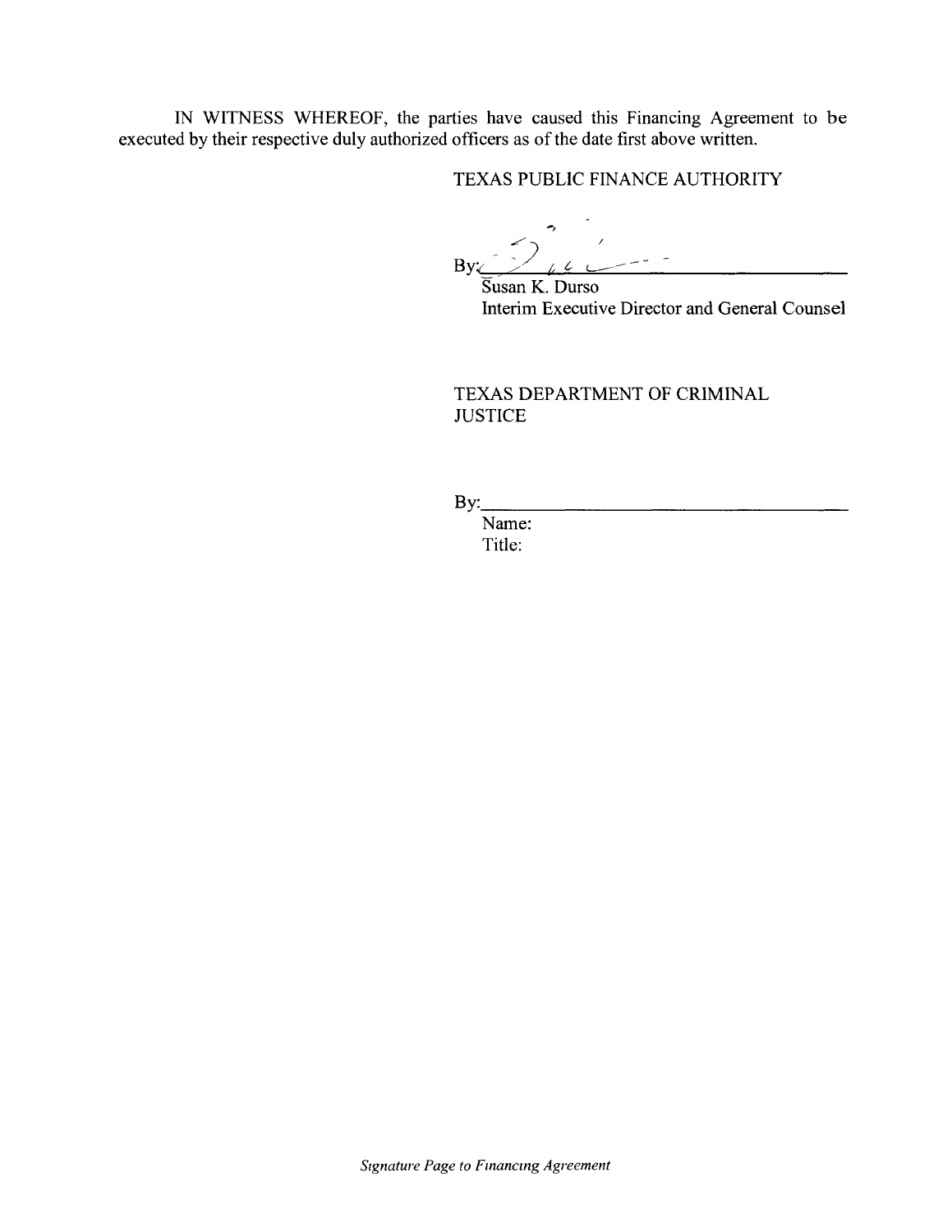IN WITNESS WHEREOF, the parties have caused this Financing Agreement to be executed by their respective duly authorized officers as of the date first above written.

## TEXAS PUBLIC FINANCE AUTHORITY

 $\mathbf{By:}$ 

Susan K. Durso Interim Executive Director and General Counsel

TEXAS DEPARTMENT OF CRIMINAL **JUSTICE** 

By:  $\frac{m}{\sqrt{m}}$  ( $\frac{m}{m}$ )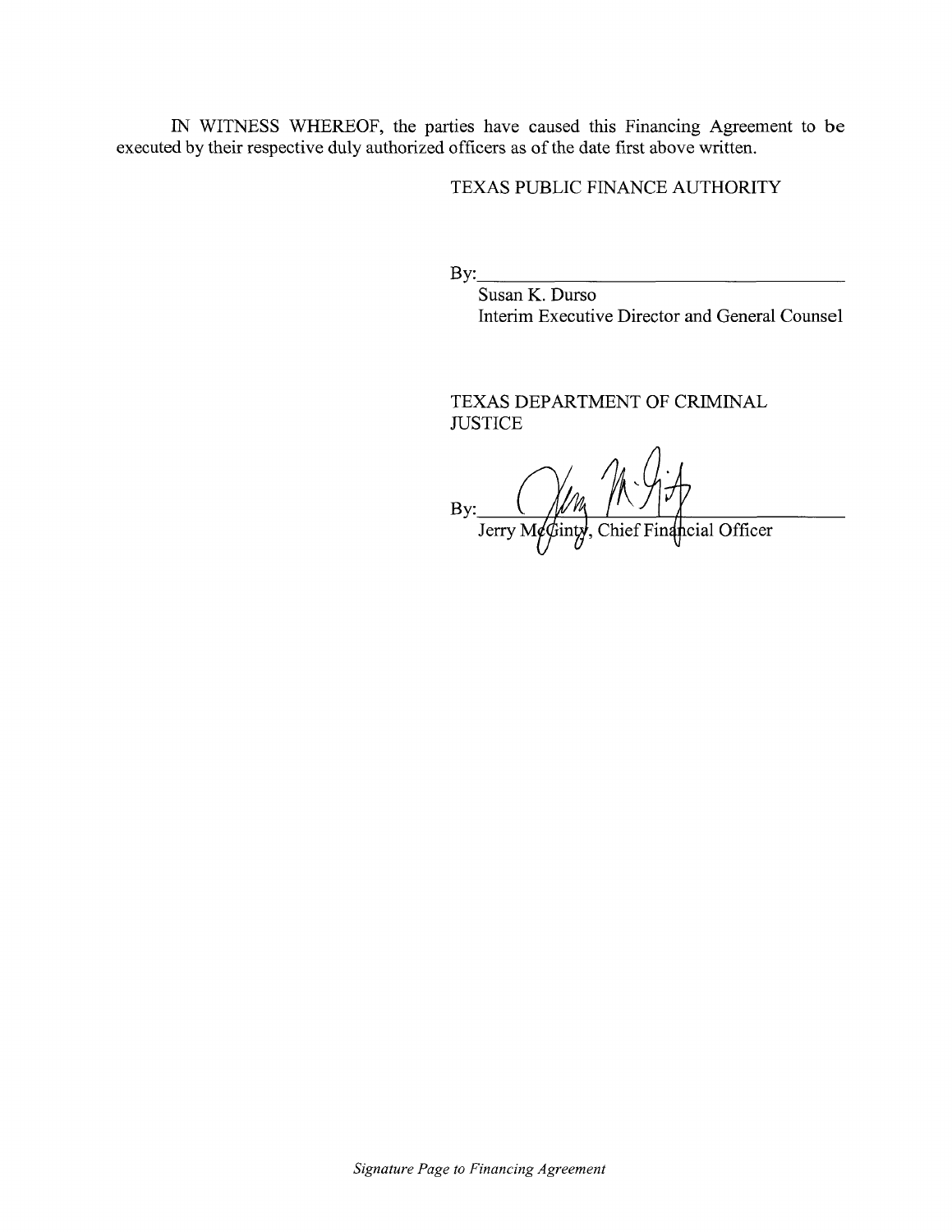# EXHIBIT A TO THE FINANCING AGREEMENT

# DESCRIPTION OF THE PROJECT

# Repair or rehabilitation of TDCJ facilities:

| PROJECT COMPONENTS     | <b>ESTIMATED COST</b> | <b>ESTIMATED</b><br><b>USEFUL LIFE</b> |
|------------------------|-----------------------|----------------------------------------|
| Safety                 | \$1,755,000           | 20 years                               |
| Roofing                | \$10,734,000          | 20 years                               |
| Infrastructure         | \$1,414,000           | 25 years                               |
| Ventilation            | \$5,686,000           | 15 years                               |
| Security               | \$3,405,000           | 25 years                               |
| <b>Facility Repair</b> | \$2,006,000           | 20 years                               |
| Total                  | \$25,000,000          |                                        |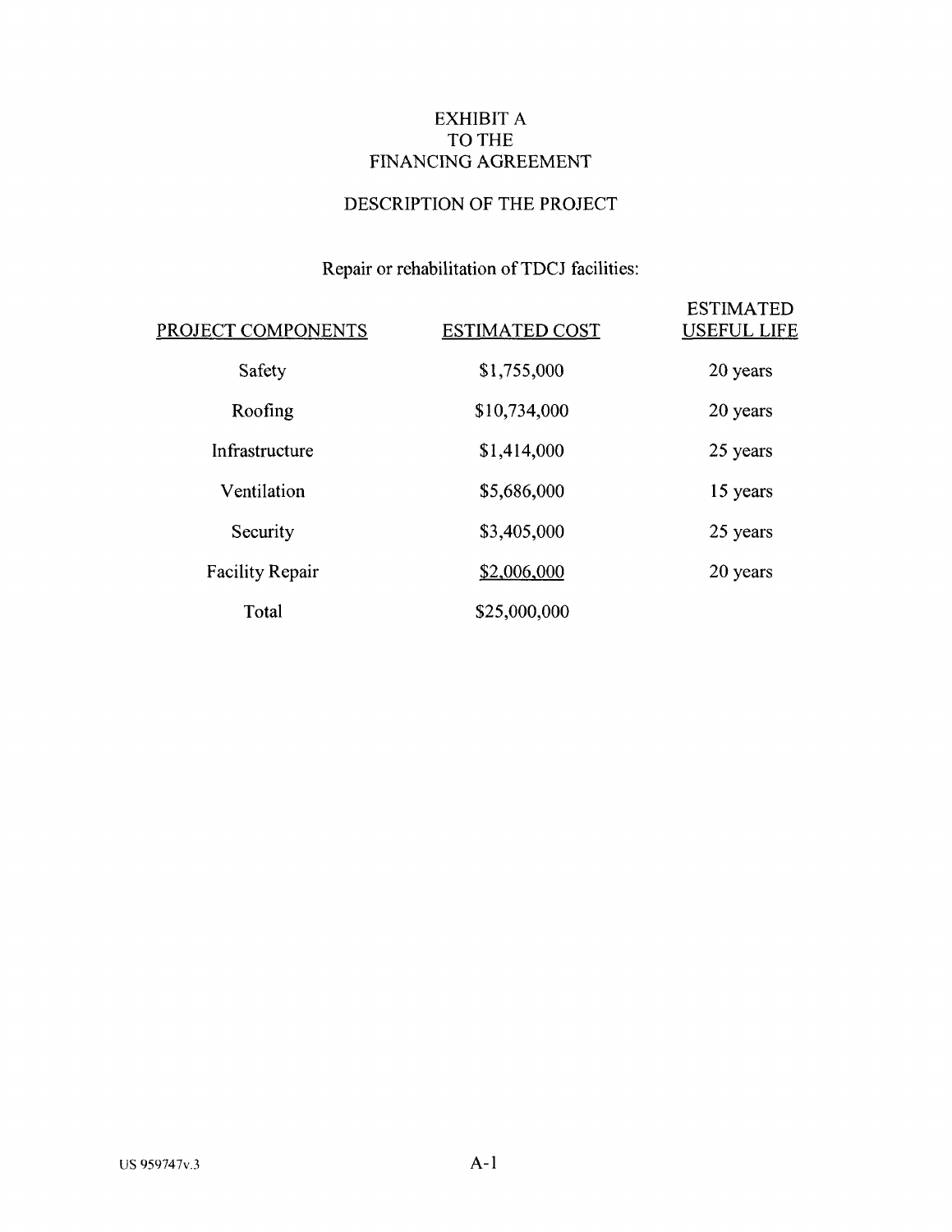# EXHIBIT **B** TO THE FINANCING AGREEMENT

# PROJECT COMPLETION SCHEDULE

| <b>Expenditure Period</b> | Project<br><b>Expenditures</b> |
|---------------------------|--------------------------------|
| September 2011            | \$<br>2,000,000                |
| October 2011              | \$<br>3,000,000                |
| November 2011             | \$<br>3,000,000                |
| December 2011             | \$<br>3,000,000                |
| January 2012              | \$<br>3,000,000                |
| February 2012             | \$<br>3,000,000                |
| March 2012                | \$<br>3,000,000                |
| April 2012                | \$<br>3,000,000                |
| May 2012                  | \$<br>2,000,000                |
| Total                     | \$<br>25,000,000               |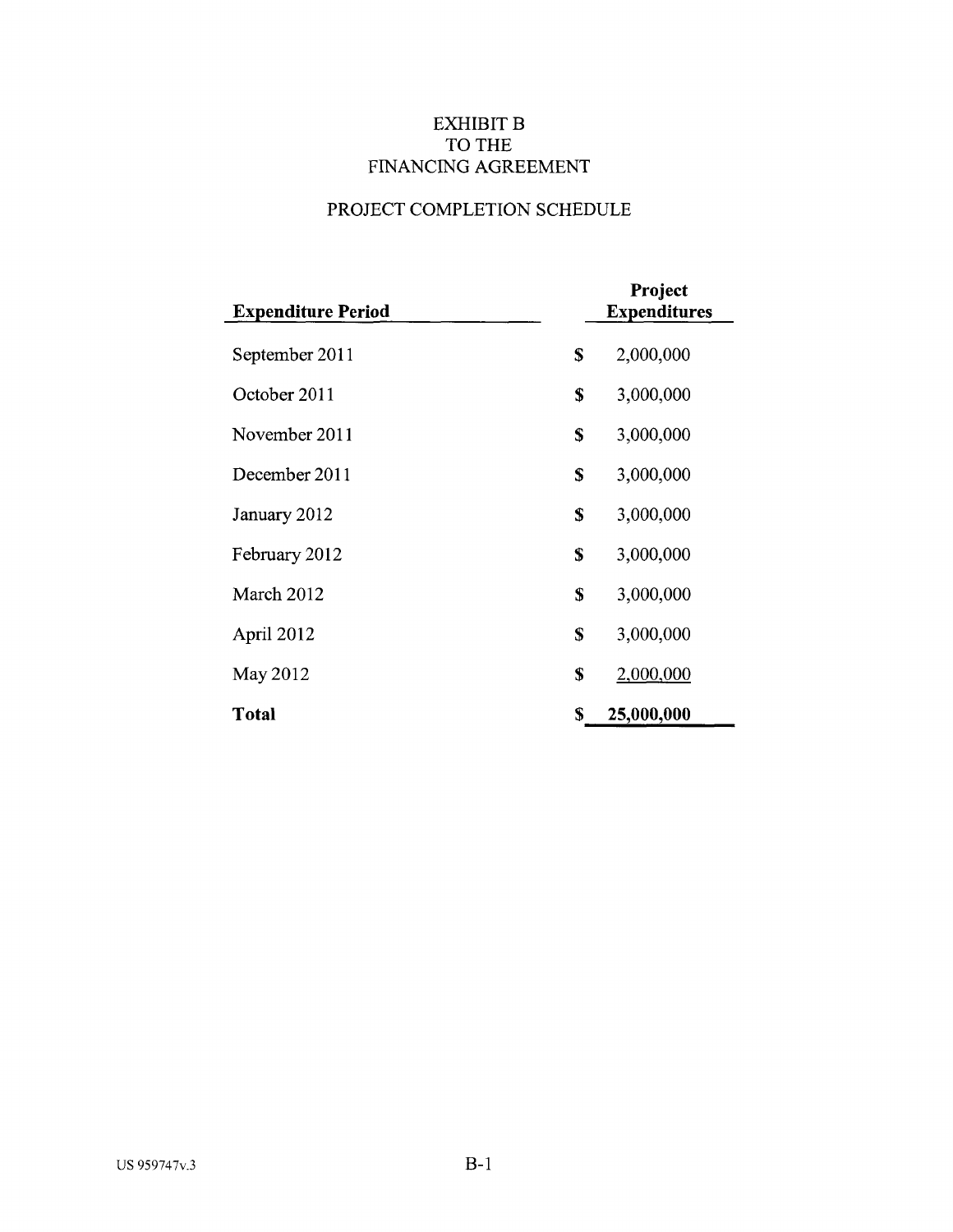## EXHIBITC TO THE FINANCING AGREEMENT

# GOVERNMENTAL PROJECT APPROVALS

As of the Closing Date, the following licenses, permits, and other governmental approvals necessary to complete the Project have not been obtained (Describe each such approval (e.g., utility easement), stating for each (1) the identity of the Project facility (or facilities) for which such approval is required, (2) the primary requirements necessary to obtain such approval, and (3) the date that such approval is expected to be obtained):

**None**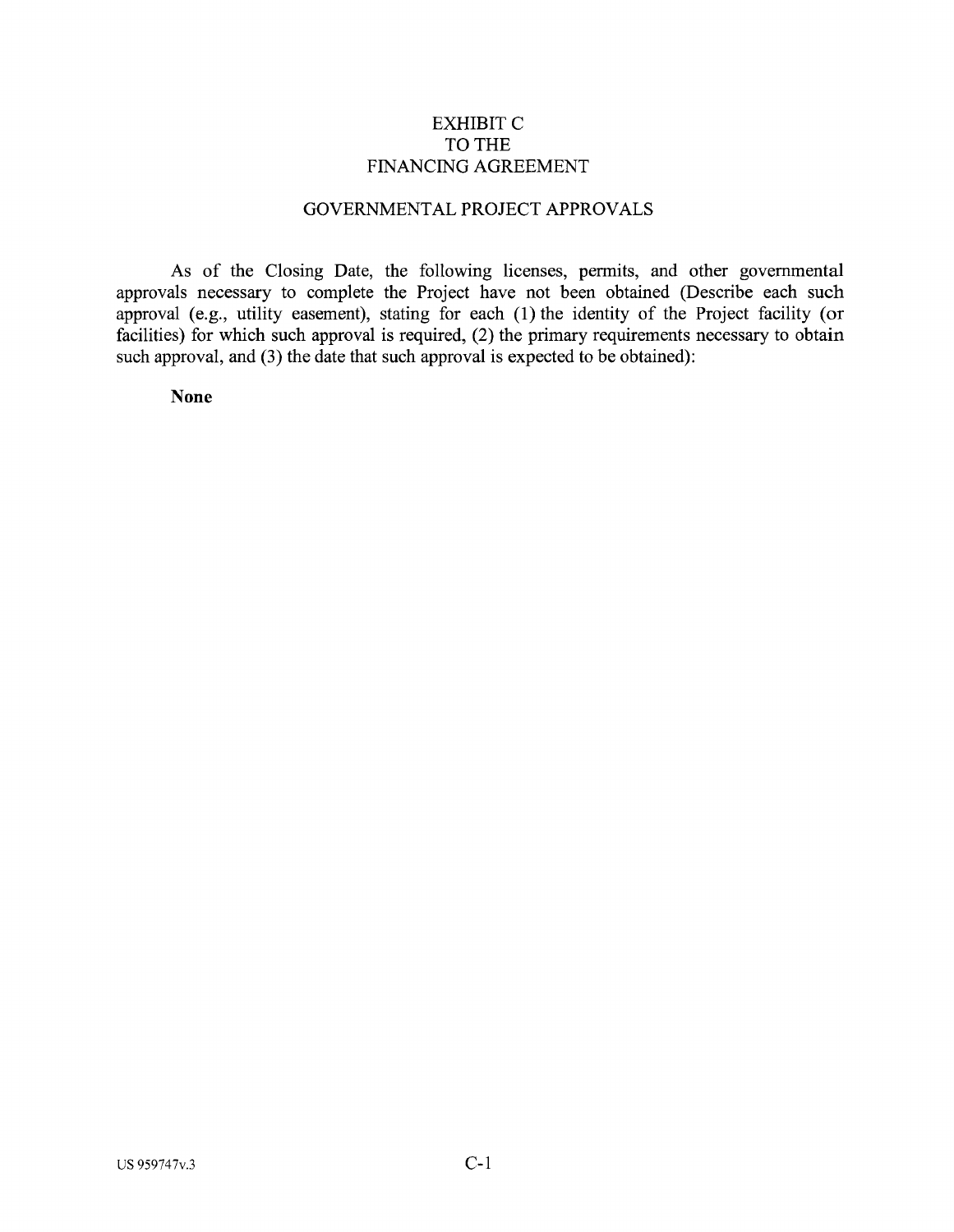## EXHIBIT D TO THE FINANCING AGREEMENT

## FORM OF DISBURSEMENT CERTIFICATE

#### DISBURSEMENT CERTIFICATE

The undersigned hereby certifies, on behalf of the TEXAS DEPARTMENT OF CRIMINAL JUSTICE (the "Qualified Agency"), as follows:

(a) The capitalized terms in this Certificate that are not herein defined shall have the meanings defined in the Financing Agreement, dated as of July 1, 2011, between the Qualified Agency and the Texas Public Finance Authority.

(b) The Qualified Agency (Agency No.  $[\_\]$ ) requests disbursement from the Project Fund to pay Project Costs in the aggregate amount of \$ . The aggregate of all disbursements (including this disbursement) from the Project Fund requested by the Qualified Agency to date is \$

(c) Except as previously disclosed in writing to the Executive Director, the Qualified Agency is not in breach of any representation, warranty, or agreement in the Financing Agreement.

(d) The Qualified Agency reasonably expects to submit payment vouchers, in the aggregate amount of the disbursements requested by this Certificate, for the payment of the Project Costs for which disbursement is requested.

(e) For each item of Project Costs for which a disbursement of funds is requested, state the following information [attach separate sheet if necessary]:

|      |                                                            | Agency |                                                     |  |
|------|------------------------------------------------------------|--------|-----------------------------------------------------|--|
|      | Program Appropriated Agency Fund General                   |        |                                                     |  |
| Cost | Fund No. $\blacksquare$                                    |        | No. $\theta$ Ledger Appropriation Amount of Project |  |
|      | Account (D22 Profile) $[D23 P \text{rofile}]$ Account Year |        | Disbursement Identification                         |  |
|      |                                                            |        |                                                     |  |
|      |                                                            |        |                                                     |  |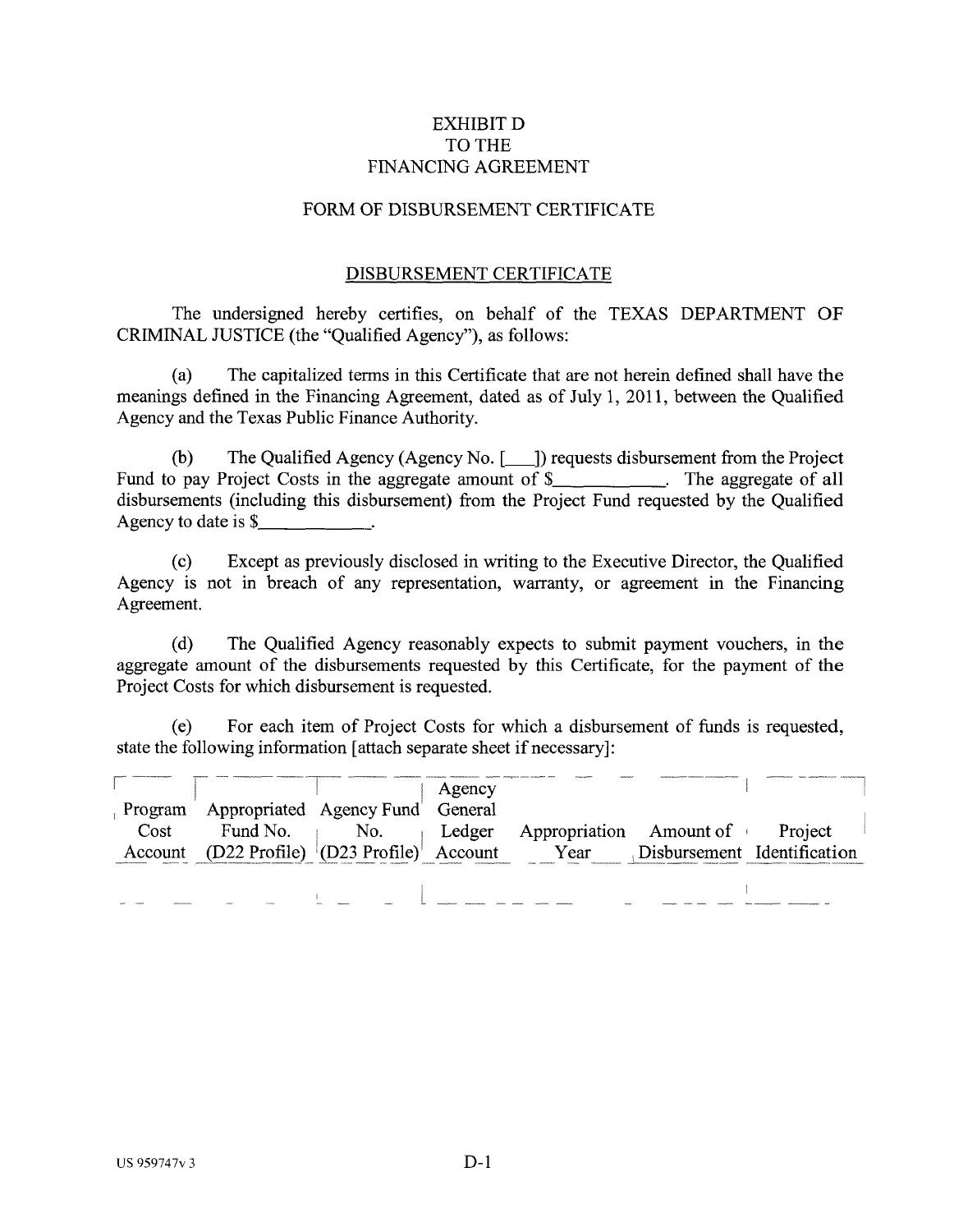IN WITNESS WHEREOF, the undersigned executes this Certificate on the date shown below.

> TEXAS DEPARTMENT OF CRIMINAL **JUSTICE**

 $Bv:$ 

Authorized Representative

Date: \_\_\_\_\_\_\_\_\_\_\_\_\_\_\_ \_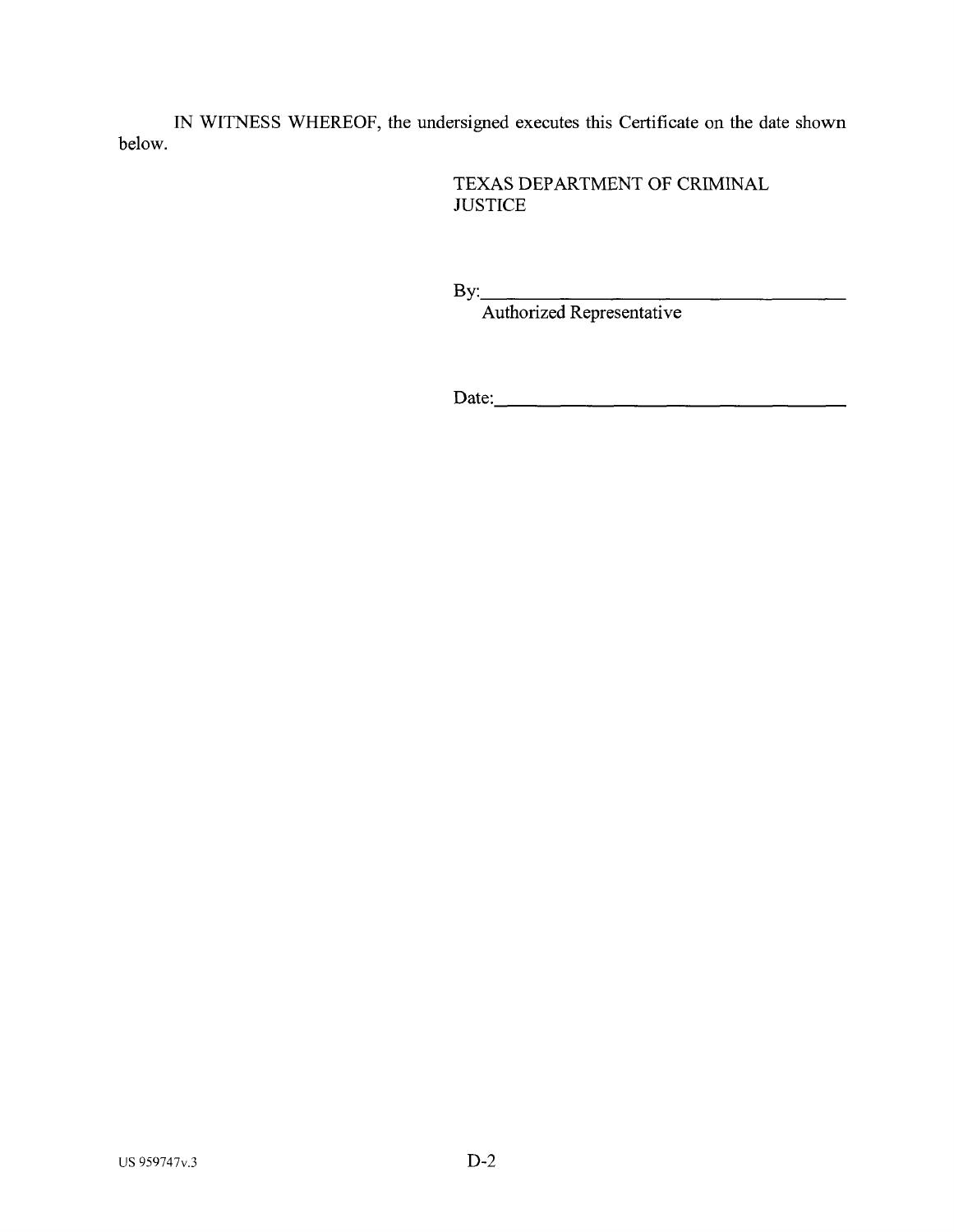# **EXHIBIT E** TO THE FINANCING AGREEMENT

## MONTHLY STATUS REPORT INFORMATION

The monthly status report prepared by the Qualified Agency pursuant to this Financing Agreement shall contain the following information with respect to the Project:

- (1) identity of the Project Components (name, ID no., etc.) and the original date on which such Project Components were first financed hereunder;
- (2) fund number(s);
- (3) the budget amount for the Project Components (including adjustments, if any);
- ( 4) description of work category;
- (5) description of expenditures by category;
- ( 6) amount of expenditures by category;
- (7) amount expended for reporting month;
- (8) total amount expended to date;
- (9) amount encumbered;
- $(10)$  available balance;
- (11) percent work complete;
- (12) percent funds expended;
- (13) narrative identifying any problems (including, without limitation, delays and cost overruns) and indicating whether such problems will substantially alter the work schedule or costs; and
- (14) identify any use of the Project or facilities by any Person other than a state or local governmental unit.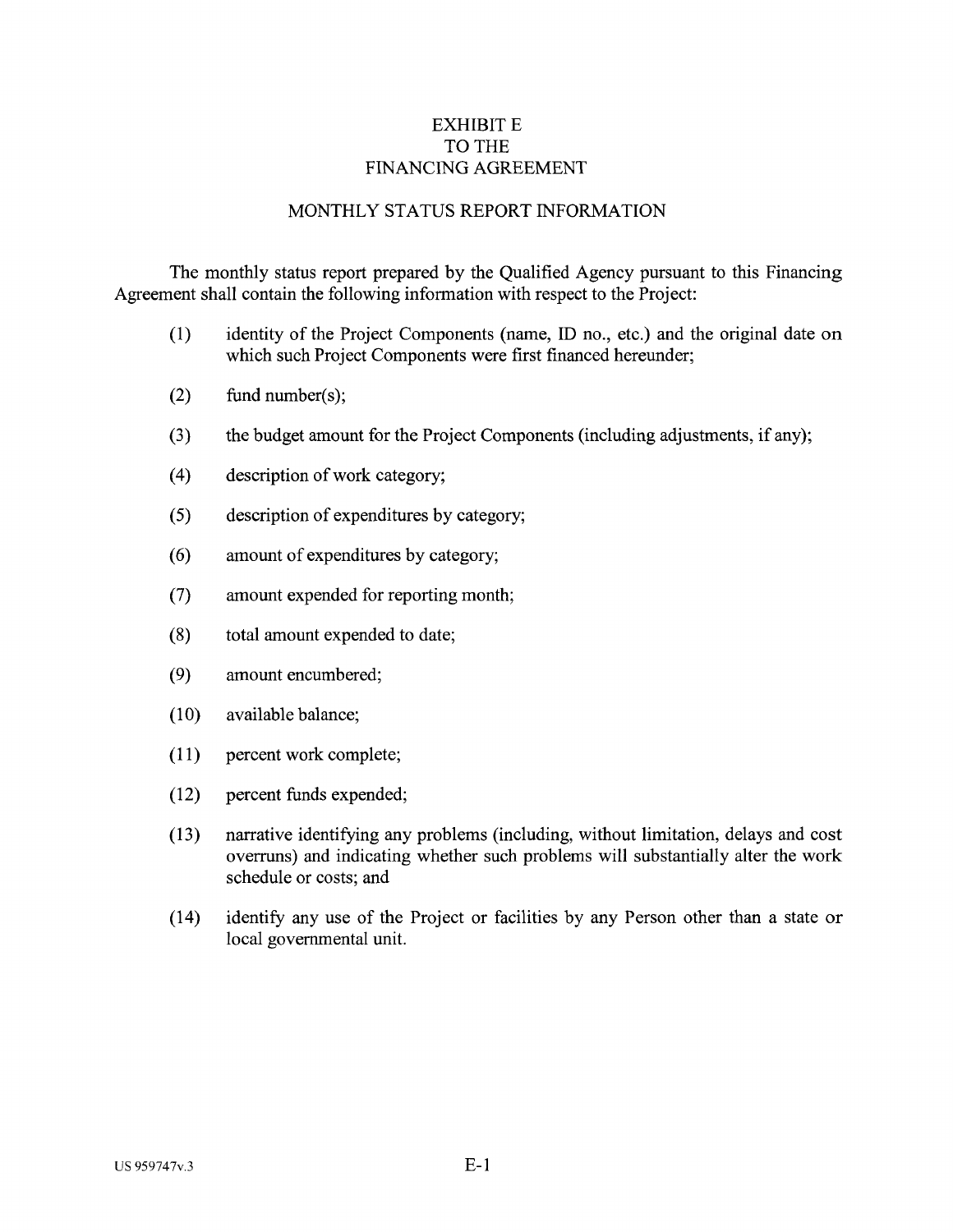# EXHIBIT F TO THE FINANCING AGREEMENT

## FORM OF PROJECT COMPLETION CERTIFICATE

#### PROJECT COMPLETION CERTIFICATE

The undersigned hereby certifies, on behalf of the TEXAS DEPARTMENT OF CRIMINAL JUSTICE (the "Qualified Agency"), as follows:

(a) The capitalized terms in this Certificate that are not herein defined shall have die meanings defined in the Financing Agreement, dated as of July 1, 2011, between the Qualified Agency and the Texas Public Finance Authority.

(b) The Project was completed on (or no further proceeds of the Bonds are to be expended for Project Costs as of) *[insert date]*.

(c) Except for  $\frac{1}{2}$  (the "Retainage"), all Project Costs that have been incurred have been paid, and no further disbursements from the Project Fund for the payment of Project Costs will be necessary.

(d) The Retainage is sufficient to pay all claims (1) for the payment of any Project Costs that are not presently due, and (2) for the payment of any Project Costs the liability for which is being contested or disputed by the Qualified Agency.

IN WITNESS WHEREOF, the undersigned executes this Certificate on the date shown below.

> TEXAS DEPARTMENT OF CRIMINAL **JUSTICE**

 $\mathbf{B} \mathbf{y}$ :

Authorized Agency Representative

Date: